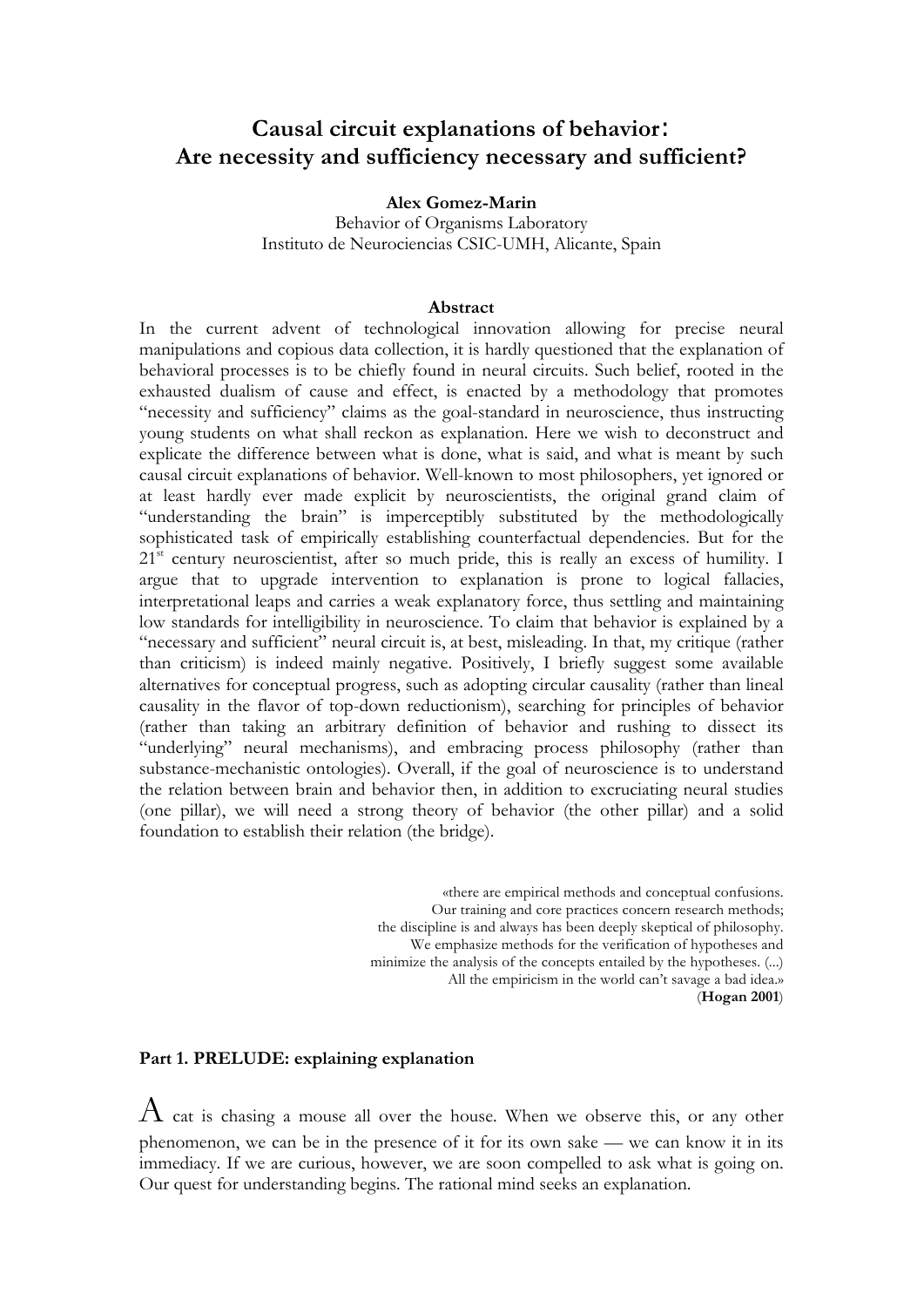#### *Causal circuit explanations of behavior: Are necessity and sufficiency necessary and sufficient?*

But, what does it mean to explain a phenomenon? The canonical approach says that to explain is to find the cause<sup>1</sup>. It is known since Aristotle that the notion of causality has a quadruple structure: understanding why something is what it is requires to identify its material cause (what it is made of, namely, the tangible substrate from which something can take place; i.e. nerve cells, muscle, bone), formal cause (what it is to be, namely, what something can become without contradicting itself; i.e. being a mouse and a cat, a predator and a prey), efficient cause (what produces it, namely, the source of change; i.e. hunger, scent, sight), and final cause (what it is for, namely, that for which it becomes and perfects itself; i.e. the need to escape the mouse, sustain life, the good). Science, in its re-action against the teleology of the  $19<sup>th</sup>$  century, eschewed the final cause<sup>2</sup>. Since the formal cause appears uninteresting or incomprehensible, and the material cause is taken for granted, this left the  $20<sup>th</sup>$  century scientist with the main pre-occupation of dissecting efficient causes. In the case of the cat, to find out what brought about chasing behavior.

When understanding becomes the exercise of determining efficient causality, and efficient causality only, one is then compelled to ask: what *produced* the behavior of the cat<sup>3</sup>? A kid would easily reply that the mouse is the cause; another would say that it is because the cat is hungry that it is going after the mouse. For almost all neuroscientists, it is obvious that it is the cat's brain what caused the cat's body to chase the mouse's body with its little mouse brain inside. Our task here is to expose what is meant when one claims that "neural circuit X causes behavior Y", and then determine to what extent this constitutes a satisfactory endpoint to the explanation of behavior itself.

Interestingly, from an evolutionary perspective, one may dare to claim that the converse is true: isn't behavior what produced the brain? (not to mention that bacteria behave, plants behave and robots behave, none with brain cells). In other words, causality in biology goes both ways. It is only because we prefer to concentrate on the short timescales required by our laboratory experiments that we stress proximate physiological causes at the expense of overlooking ultimate ones, including development and evolution<sup>4</sup>. Tinbergen's four questions remind us that to understand behavior one needs

<sup>1</sup> More generally, to explain is to substitute fact by abstraction. The notion of causality is a vast topic, and this is not the place to try to give a complete account. It is of interest to briefly note that it has been claimed that «in advanced sciences (...) the word 'cause' never occurs» (**Russell 1913**). Indeed, modern physics has succeeded by finding laws (quantitative invariant relations of variables) rather than causes (chains of antecedent-consequent events).

<sup>&</sup>lt;sup>2</sup> «Teleology has been discredited chiefly because it was defined to imply a cause subsequent in time to a given effect. When this aspect of teleology was dismissed, however, the associated recognition of the importance of purpose was also unfortunately discarded. Since we consider purposefulness a concept necessary for the understanding of certain modes of behavior we suggest that a teleological study is useful if it avoids problems of causality and concerns itself merely with an investigation of purpose.» (**Rosenblueth, Wiener and Bigelow 1943**)

<sup>3</sup> Causality need not be equated with necessary connection: «It can grant that there are situations in which, given the initial conditions and no interference, only one result will accord with the laws of nature; but it will not see general reason, in advance of discovery, to suppose that any given course of things has been so determined. So it may grant that in many cases difference of issue can rightly convince us of a relevant difference of circumstances; but it will deny that, quite generally, this *must* be so.» (**Anscombe 1971**). Put plainly: "not being determined does not imply not being caused." (**ibid**)

<sup>4</sup> «We suggest that in many cases in biology, the causal link might be bi-directional: A causes B through a fast-acting physiological process, while B causes A through a slowly accumulating evolutionary process. Furthermore, many trained biologists tend to consistently focus at first on the fast-acting direction, and overlook the slower process in the opposite direction. (…) While A is a proximate cause of B, B may have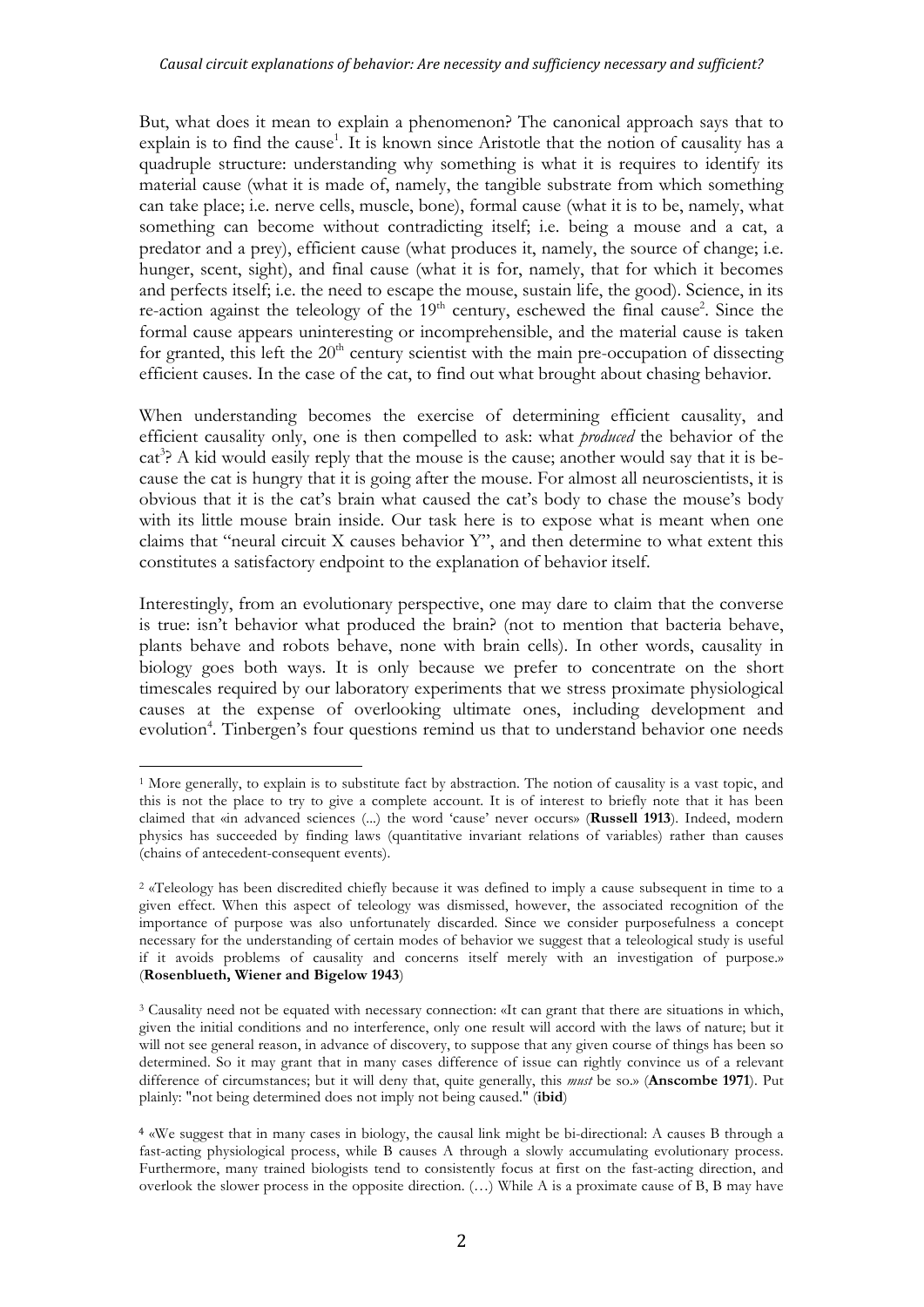to consider more than what is just going on here-and-now<sup>5</sup>, but to seriously take into account context and history as nested timescales<sup>6</sup>.

If to explain is to determine efficient causality, let's examine its common definition in more detail: the cause of an effect is the set of factors that produce, bring about or make the effect happen. The average neuroscientist, then, reckoning the mouse as a stimulus, chasing as a response, and hunger as an internal state, would devote the quest to try to figure out their neural substrate (as we will argue, he or she is not to blame —but still accountable— for the use of a poor behavioral conceptualization and a weak neurobehavioral nexus). Then, in the effort to spatially localize efficient causality —a textbook example of the so-called mereological fallacy (to ascribe to a part what only applies to the whole)— it is inside the skull of the cat where the real deal is taken to be. And therefore it is there where it ought to be sought.

We glimpse a sophisticated offshoot of behaviorism, which could be called "neuralism". Behaviorism, in its obsession against the mental, insisted that only what was purely observable and measureable as external acts performed by the organism should be worthy of scientific study. When it became fascinatingly possible to start looking at the inside, neurophysiology added a window to study behavior by making the inside nearly comparably as observable as the outside. Because, no doubt, the inside is uncharted fascinating territory,  $21<sup>st</sup>$  century neuralism surpassed  $20<sup>th</sup>$  century behaviorism. At the same time, the former carried and extended the most characteristic bias of the latter: the idea that only what is directly observable —now the behavior of the nervous system— is what is relevantly the matter. Thus, neuralism, in its indifference for (if not disdain towards) animal behavior —the very same phenomenon it itself had set at the very core of its agenda (the cat chasing the mouse)— inverted the imbalance: to the degree that one makes sense of what is going on inside, what is going on outside can be rendered as mere contingency. Content ("things held") was once more divorced from context ("things woven"). Differing in what scientists *can* do (now to manipulate and measure the activity inside), both neuralism and behaviorism coincide in what scientists *want* to do (to establish input-output relations, within a "black box", or not). For the most part, reflexology still dominated their thoughts; stimulus and response as the only realities<sup>7</sup>. Inheriting the successful "response function" theory of physics, scientists in the life and

prevailed even before A, and may have ultimately affected A. So why is the reasoning of many biologists seemingly more prone to focus at first on the effect acting on the short-term, physiological time scale explanation and not on the processes that take millions of years to manifest themselves? Is it because of the biologists' training?» (**Karmon and Pilpel 2016**)

<sup>5</sup> «Huxley likes to speak of "the three major problems of Biology": that of causation, that of survival value, and that of evolution - to which I should like to add a fourth, that of ontogeny» (**Tinbergen 1963**) or «behavior is part and parcel of the adaptive equipment of animals; that, as such, its short-term causation can be studied in fundamentally the same way as that of other life processes; that its survival value can be studied just as systematically as its causation; that the study of its ontogeny is similar to that of the ontogeny of structure; and that the study of its evolution likewise follows the same lines as that of evolution of form.» (**ibid**)

<sup>6</sup> «It is now time to ask about its phylogenetic origins. Not because an historical explanation could replace the efficient causes of dynamics, but in order to see how these dynamics came to be actualised.» (**Kortmulder 1998** p123)

<sup>7</sup> «precisely on the condition of limiting oneself strictly to the identity or difference of responses in the presence of such and such given stimuli» (**Merleau-Ponty 1942** p183)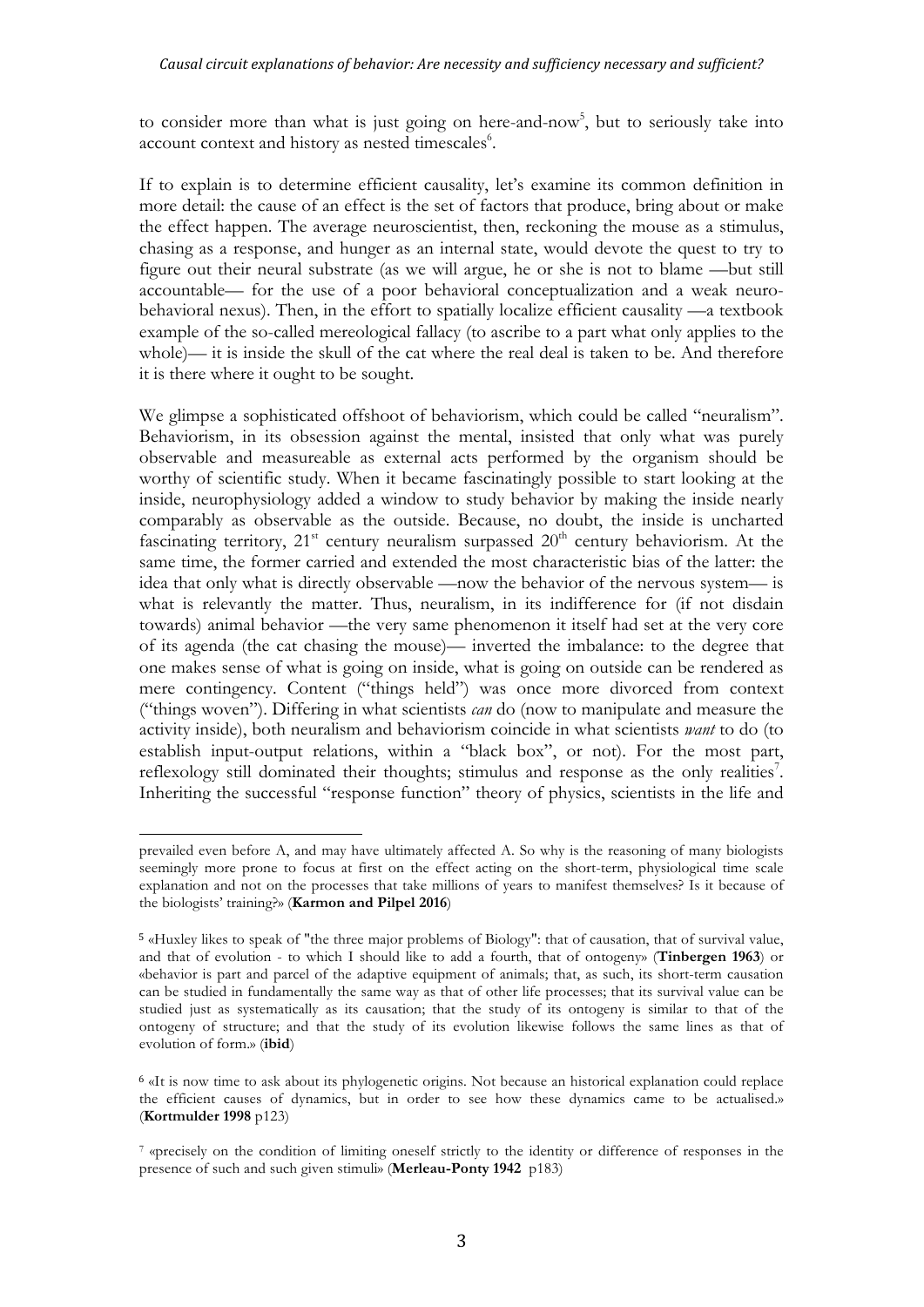social sciences tried it as an ansatz to the study of the behavior of organisms: vary external (or internal) conditions, and relate them to observed changes in output. Rather than stressing one side of the inside-outside dichotomy, the bias of behaviorism is actually better defined as the idea that behavior must be conceived as a lineal inputoutput process<sup>8</sup>. For neuralism it is the same. Behavior is not regarded as a process of its own right, but as a by-product of neural activity. Then, facts about behavior are deemed as "just phenomena" (and one often hears: "we are interested in mechanisms!"), which amounts to treating behavior as an "epi-phenomenon" of neural mechanisms. Dawkins' reflection on the neurophysiologist's nirvana is worthy of repetition forty years later<sup>9</sup>.

Indeed, changes in the brain "go together with" changes in behavior. Despite lacking two-photon microscopy and ignorant about the existence of neurons, a millennial papyrus reports what could perhaps be considered the first observed neural-motor lesion correlation in history: the realization that what is inside the head "has something to do" with behavior<sup>10</sup>. But, why do we take for granted that behavior is understood to the extent that some part of the brain is shown to "cause" it? And, perhaps most importantly, how does that idea determine our scientific agenda?

A great deal of neuroscience has become "circuit cracking". Since its inception, our training as neuroscientists reinforces the idea that given "a behavior", our job essentially consists in pinning down the neurons responsible for it. This is, of course, reasonable. Yet, note that "a behavior" usually implies whatever one wishes to call "a behavior", namely, an unexamined arbitrariness most recently sanctioned by the relative ease at quantifying "what animals do"; any choice of ours is justified as long as we "put a number on behavior" (a critical point we won't have space to fully address here).

Indeed, if neuroscience is understood literally as "neural science" (the science primarily concerned with the properties of neural tissue), one may do without behavior, at least for a while. Yet, if neuroscience's ultimate goal is to explain how nervous activity *enables* or

<sup>8</sup> «Are we not brought back to the classical problems which behaviorism tried to eliminate by leveling behavior to the unique plane of physical causality?» (**ibid** p131)

<sup>9</sup> «If we look far into the future of our science, what will it mean to say we 'understand' the mechanism of behaviour? The obvious answer is what may be called the neurophysiologist's nirvana: the complete wiring diagram of the nervous system of a species, every synapse labelled as excitatory or inhibitory; presumably, also a graph, for each axon, of nerve impulses as a function of time during the course of each behaviour pattern. This ideal is the logical end point of much contemporary neuroanatomical and neurophysiological endeavour, and because we are still in the early stages, the ultimate conclusion does not worry us. But it would not constitute understanding of how behaviour works in any real sense at all. No man could hold such a mass of detail in his head. Real understanding will only come from distillation of general principles at a higher level, to parallel for example the great principles of genetics— particulate inheritance, continuity of germ-line and non-inheritance of acquired characteristics, dominance, linkage, mutation, and so on. Of course neurophysiology has been discovering principles for a long time, the all-or-none nerve impulse, temporal and spatial summation and other synaptic properties, y-efferent servo-control and so on. But it seems possible that at higher levels some important principles may be anticipated from behavioural evidence alone. The major principles of genetics were all inferred from external evidence long before the internal molecular structure of the gene was even seriously thought about.» (**Dawkins 1976**)

<sup>10</sup> «If thou examinest a man having a smash of his skull, under the skin of his head, while there is nothing at all upon it, thou shouldst palpate his wound. Shouldst thou find that there is a swelling protruding on the out side of that smash which is in his skull, while his eye is askew because of it, on the side of him having that injury which is in his skull; (and) he walks shuffling with his sole, on the side of him having that injury which is in his skull.» (**The Edwin Smith Surgical Papyrus 1930**)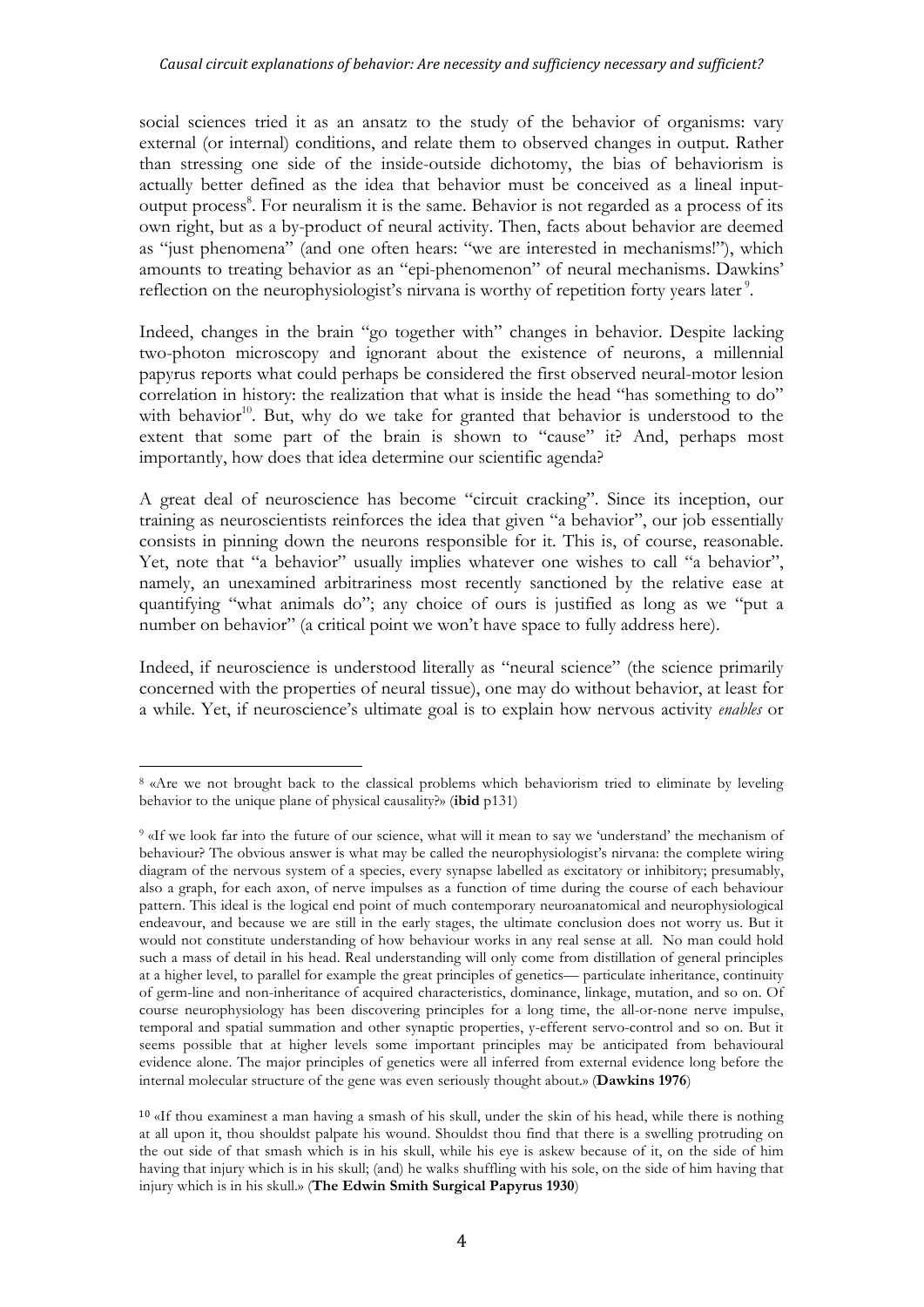*supports* behavioral processes, then we should be quite preoccupied with how much "filling in the (neural) gaps" per se entails understanding of behavior all.

You may have noticed how the beginning of a standard neuroscience presentation must include "the neural mechanisms of behavior" rhetoric no-matter-what in the first slide (rhetoric, and thus concerned with techniques and skills on how to succeed in the public sphere and advance one's career rather than with the subject matter; persuasion before precision and allure before clarity). Invariably, the speaker must announce a "circuits-ofbehavior reduction". The behavioral phenomenon is not only taken for granted, but also deemed as trivial. Dissecting its neural basis is what guides curiosity and drives research (and attracts funding). In fact, by conflating phenomenon with appearance, mechanism appears real while phenomenon becomes epiphenomenal. One should feel fortunate if behavior survives one more slide. If it does, it is usually in the form of an awkward hybrid of anthropomorphic psychological constructs and ad-hoc quantitative indices, more or less automated and refined. From then on, one is free to abandon the phenomenon (aka, the cat chasing the mouse) in order to move into to the real deal asap: the neural circuits.

If the "how" is postulated to be found in neural circuits as the explanatory cause of behavior —and note that it could be sought elsewhere still as a "how", for instance in biomechanics, metabolism, etc— then one is thinking about a particular notion of efficient cause: «the necessary and sufficient condition for the appearance of something», that «at the presence of which the effect follows, and at whose removal the effect disappears»<sup>11</sup>.

### **Part 2. FUGUE: counterfactual dependence**

Indeed, upon "certain interventions" at the neural level, "certain changes" take place at the behavioral level. This theoretical paradigm can be methodologically pursued with great efficacy by means of necessity and sufficiency (N&S) tests. The speed, precision and selectivity of current neural interventions have established such decomposition method as the dominant *explicit* experimental procedure and *implicit* conceptual framework to address brain-behavior relations. The N&S approach to explanation is empowered by today's "manipulate and measure" (M&M) doctrine. Both operate under the presupposition that, if one controls the input as well as possible and then records the output as well as possible, any problem is in principle solvable. From this perspective, improved instrumentation and data collection are the essence of progress.

In other words, the explanation of behavior seems to be contained in claims such as "circuit activity X is *necessary* for behavioral process Y" (or, "if X had not happened, then Y would not have happened") in combination, when possible, with claims such as "circuit activity X is *sufficient* for behavioral process Y" (or, "if X were to happen, then Y would also happen").

The N&S approach is legitimate in principle, popular in practice, procedurally simple, methodologically powerful and conceptually straightforward. While its virtues are often celebrated (sometimes hyped), its problematic points are hardly acknowledged, at least in

 11 See Galileo's definition of cause in (**Bunge 2009** p33)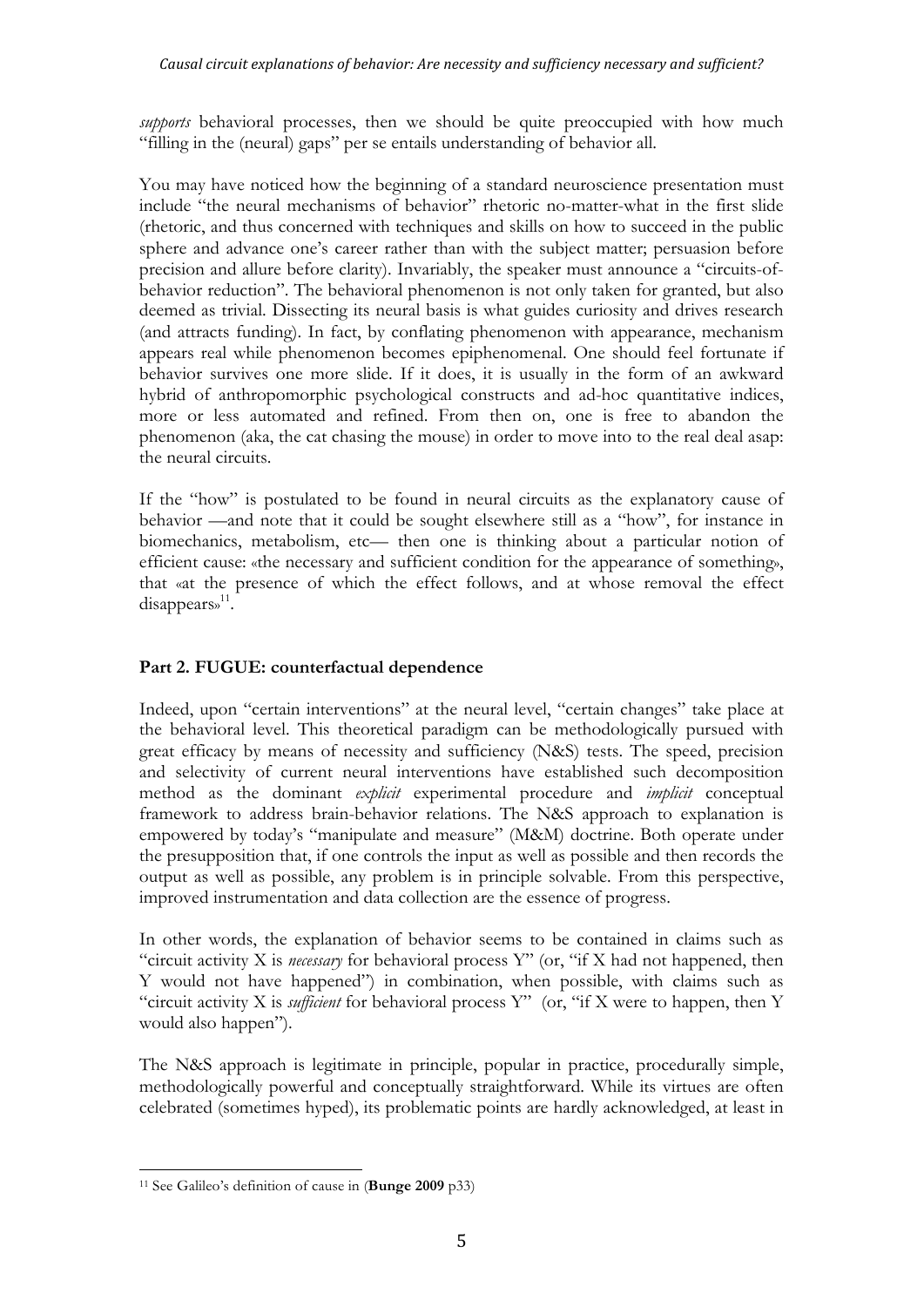neuroscience forums. Here we try to explicate the difference between what is *done*, what is *said* and what is *meant* when "circuit X explains behavior Y".

Failure of behavioral function upon inhibition of neural function is interpreted as the later being a necessary condition for the former — the circuit is thus claimed to be indispensable, or necessary. Respectively, emulation of behavioral function upon activation of neural function is interpreted as the later being a sufficient condition for the former — the circuit is thus claimed to be enough, or sufficient. If both N&S hold, the circuit is claimed to be *the cause* of the behavior, which is then regarded as pretty much *explained*. But «all the empiricism in the world can't salvage a bad idea» (**Hogan 2001**).

We must ask to what extent N&S reflect facts or their interpretation<sup>12</sup> (note that different interpretations may generate different experiments). In conflict with the above prescription, in reality, co-occurrence of behavioral activity upon neural activation is one thing, and circuit sufficiency is another. Similar concerns must be raised when making necessity claims. Let's see why, and where these leaps of interpretation lie.

The problem with this simplistic model of causality is that it defines necessary and sufficient in order to create a specific effect. It asserts its own formal cause into the process, isolating that phenomenon from any real process. So it defines conditions for its self-validation. When setting up conditions that demonstrate cause and effect relations that we create, we have imitated the principle, but it is still to be seen whether this reveals the actual conditions for the existence of the natural phenomenon. To put it plainly, our causal manipulations do not produce the behavioral effect: they re-produce it in a given context.

Necessary expresses "what is needed", while sufficient expresses "what meets the need" for something to occur. Necessary is what is required, compulsory, indispensable, not susceptive of being waved. Sufficient is what is enough<sup>13</sup>, adequate, unwilling to tolerate any more of something. Remaining ambiguous about whether those needs are primarily of the scientist or of the animal whose circuit is to be claimed necessary and sufficient, N&S conditions are harder to understand than to believe.

Our insistence for objectivity can be an excess of pretense for disinterestedness after so much anthropocentrism. In accounting for the behavior of the cat, it is not the cat that is placed at the center of the explanatory effort, but our own activity as humans, with our biases, interests, and habits. We say "circuit X is sufficient" for the cat to behave but what we really mean —and tragically omit— is that "it is sufficient for us to activate circuit  $X''$  in order to observe the cat's natural behavior<sup>14</sup>. In other words, we are not concerned with the myriad of processes that nature puts in confluence, but only with the

<sup>12 «</sup>statements of necessity and sufficiency are not fundamental truths about neural mechanisms, but rather are interpretations of experimental outcomes» (**DiDomenico and Eaton 1988**)

<sup>13</sup> «Now "sufficient condition" is a term of art whose users may therefore lay down its meaning as they please. So they are in their rights to rule out the query: "May not the sufficient conditions of an event be present, and the event yet not take place?" For "sufficient condition" is so used that if the sufficient conditions for X are there, X occurs. But at the same time, the phrase cozens the understanding into not noticing an assumption. For "sufficient condition" sounds like: "enough". One can ask: "May there not be enough to have made something happen—and yet it not have happened?"» (**Anscombe 1971**)

<sup>14</sup> Causal accounts reflect the notion of liability in court: "the judge decides that an individual is liable to a certain amount for an action he has *caused*".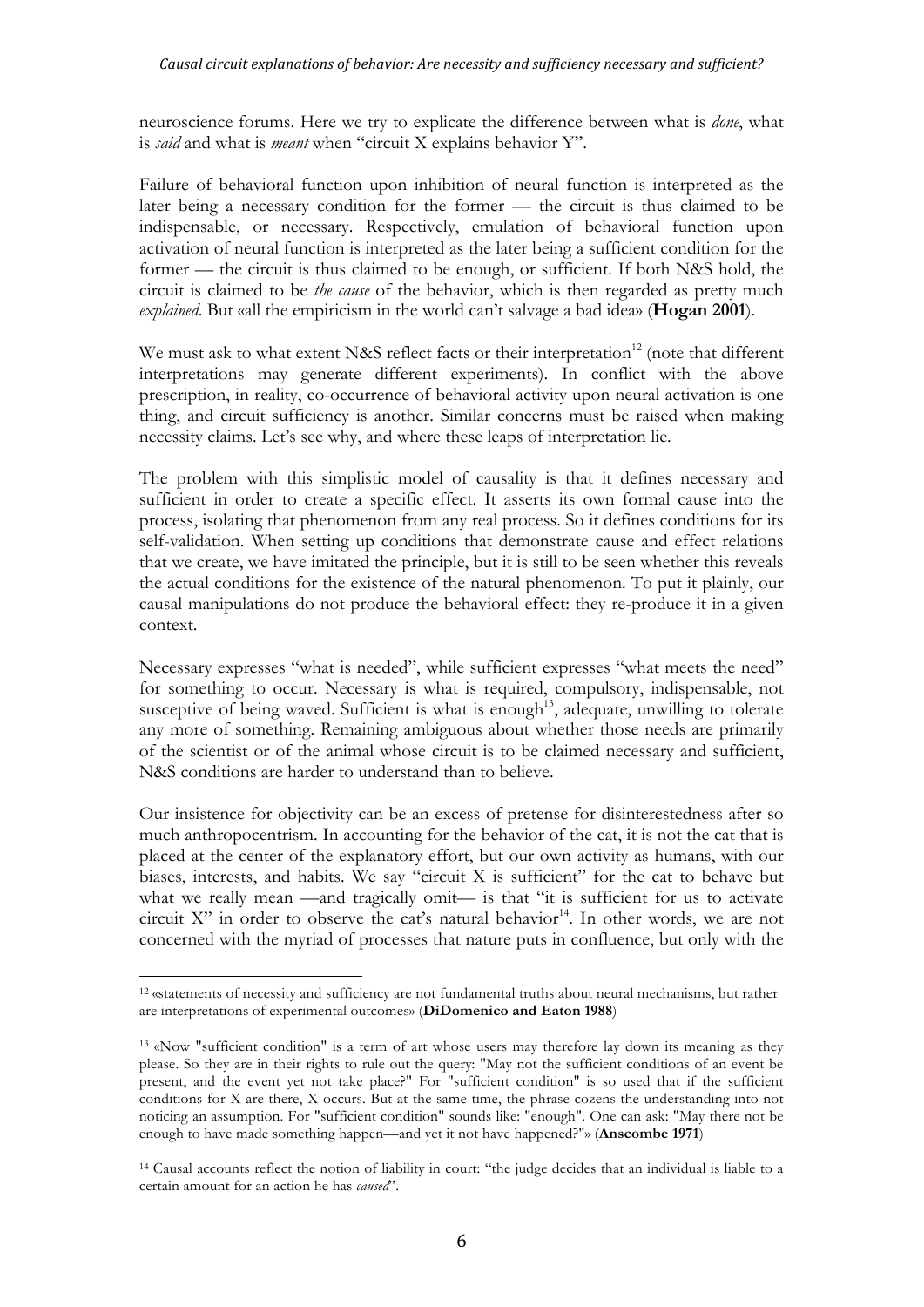narrow element that we need to insert in nature in order to emulate its principle<sup>15</sup>. Thus, the sufficient condition belongs more to us than to the cat. Remaining mostly ignorant about how or why the phenomenon occurs, what is brought to the foreground (thus, all that counts in practice) is what is "enough for me to do" so that the cat chases the mouse once more. Similarly, when we say "circuit X is necessary" for the cat to behave, again we imply that it is imperative for nature to have that circuit at work so as to be able to produce the cat's behavior, while all we showed —and all we can really say— is that "it is necessary for us" to remove circuit X so as to be able to block the natural phenomenon. Still remaining in ignorance (now tamed by the great feeling of control that intervention brings), what is brought to the foreground is what is "indispensable for me to do" so that the cat doesn't chase the mouse this time. Causal explanations of this flavor, then, turn out to be more necessary (and sufficient) for the neuroscientist than for neuroscience; circuit activation and inhibition are more the means for the neuroscientist to try to explain the cat's behavior than for the cat to try to catch the mouse<sup>16</sup>.

The sufficient condition *is by itself not sufficient* because the effect it is shown to produce depends on the conditions in which the cause takes place<sup>17</sup>. This is, each of the elements of the sufficient condition may be necessary to prove emulation, while none of them alone is strictly sufficient. That condition, being all that may be required for the scientist to elicit behavior, is not all what is required for behavior to occur. The sufficient condition is then "relatively sufficient". Moreover, since necessity in biology is nearly always relative, the necessary condition is "contingent necessary"18. It would then be more accurate to qualify N&S as *relative-contingent* N&S.

Circuit N&S do not occur in the void, but in (and "because of") the particular conditions and relations to other neural and non-neural elements and processes (genetics, biomechanics). One would wish but in fact cannot leave out the contingency of the experimental design (the task that is chosen by the experimenter), nor the temporal

 

<sup>17</sup> «other factors, without which the event would not occur, are all assumed to be constant and given.» (**Eaton and DiDomenico 1985**)

<sup>15 «</sup>the lights went on when Mrs. Smith turned the switch (…). It is evident that the statements are all singular, rather than general or lawlike. Moreover, in none of them is the occurrence tacitly assumed to be "the cause" a sufficient condition for the event alleged to be its effect. For example, turning a switch does not suffice to produce illumination, since many other conditions must be satisfied for this to happen. In making such causal statements, it is, of course, possible that we know what these further conditions are, and take them for granted without mentioning them explicitly; but this is rarely the case, and we are usually able to cite only a few of these conditions, without knowing all of them. In either case, what we are doing is designating as the cause of an event just one item, selected from what is tacitly supposed to be its full complement of necessary and sufficient conditions, because the item is deemed important for various reasons.» (**Nagel 1965**)

<sup>16</sup> An interesting caveat —revealing an arbitrary preference for a particular level of organization and working in conjunction with a reduced notion of causality— is the following: if circuit activation is said to produce the behavior of the animal, it could also be said that the behavior of the scientist has produced the animal's circuit activation in the first place, or «[a]t most it would show that experience could be produced by means of interaction between a probing scientist and a healthy animal. We haven't yet imagined a case in which experience emerges from the causal effects of neural activity alone» (**Noë 2004** p211)

<sup>18 «</sup>although in the sense of "cause" under discussion the cause of an event is a necessary (or indispensable) condition for its occurrence, the necessity may be only relative. (…) there may be more than one set of sufficient conditions for an event's occurrence (….). Accordingly, in the sense of "cause" under discussion, the cause of an event is in general neither a sufficient nor an absolutely necessary condition for the event's occurrence. The cause may be called a "contingently necessary" condition» (**Nagel 1965**)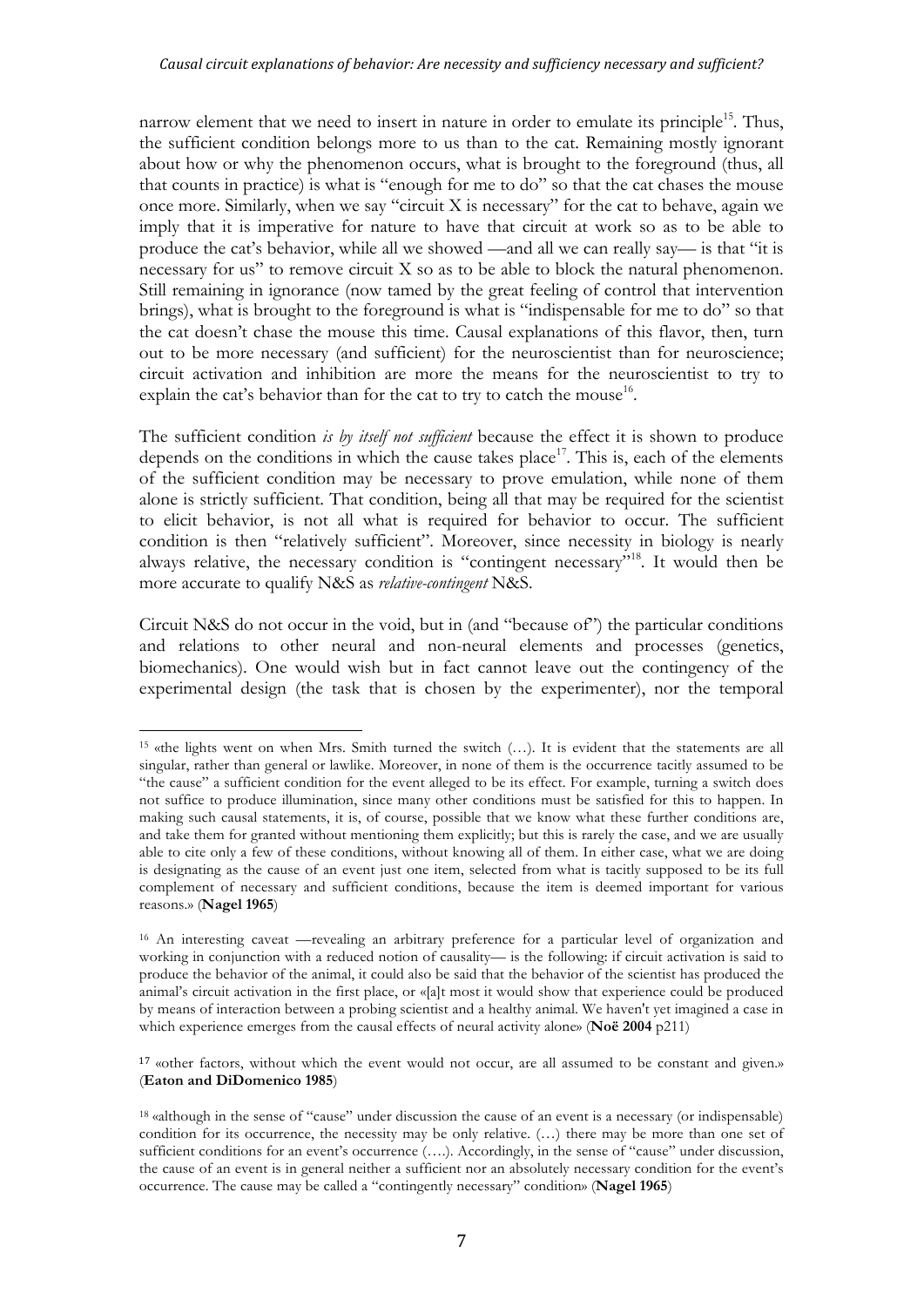constraints of the test (whether manipulations allow time for the organism to adapt, learn or recover). The immediacy of the laboratory conditions in which we test reality often involves shrinking the spatiotemporal spread of behavior<sup>19</sup>. We are often ignorant of (and, unfortunately, sometimes indifferent to) the actual conditions for the occurrence of the behavioral phenomenon we are trying to explain<sup>20</sup>. We can't specify either all the circumstances for which the so-called cause will not cause its effect anymore<sup>21</sup>. "X sufficient for Y" suggests but does not mean "sufficient in a vacuum", yet it implies "everything else being equal". Not knowing the context, what we find in one may not apply in another. Disregard contingency, still this view of causation is dependent on it.

Behavioral absence upon circuit inhibition, and its presence upon activation, can generate false positives and false negatives, and produce spurious conclusions (see **Eaton and DiDomenico 1985**). Results can have alternative interpretations due to the system's plasticity and redundancy. A neuron or circuit may be N&S for the chain of processes to continue, but not for the end result, due to shared responsibility and multiple realizability. Activation and inactivation can have secondary side effects. Moreover, perturbations can be opposed and compensated by the organism.

Another limitation of the N&S approach is that most of its claims are not univocal, but statistical. They are valid only upon averaging of trials and pooling of individuals. Being true for everybody, they are not true for everyone. They are the «confused result of many instances» (**Whitehead 1933** p112). Even accepting the power of M&M under the framework of N&S tests, most of the time we can't "bring about Y by doing X". Variability is then conflated with noise and deemed as undesirable both for the scientist and for the animal. Yet, when control is studied from the perspective of the animal, behavioral variability may be in service of constancy<sup>22</sup>.

<sup>19</sup> «There is something in the context of the experiment which goes beyond the stimuli and responses directly found within it. There is, for example, the problem which the experimenter has set and his deliberate arrangement of apparatus and selection of conditions with a view to disclosure of facts that bear upon it. There is also an intent on the part of the subject. Now I am not making this reference to "problem", "selective arrangement" and "intent" or purpose in order to drag in by the heels something mental over and beyond the behavior. The object is rather to call attention to a definite characteristic of behavior, namely, that it is not exhausted in the immediate stimuli-response features of the experimentation.» (**Dewey 1930**)

<sup>20</sup> «The point I want to stress is that we seldom have enough information to state explicitly the full set of sufficient conditions for the occurrence of concrete events. The most we can hope to accomplish in such situations is to state what are the best only "important" indispensable conditions, such that if they are realized the occurrence of the designated events is made "probable"; and we thereby take for granted that the remaining conditions essential for the occurrence of the events are also realized, even when we do not know what those remaining conditions are.» (**ibid**)

<sup>&</sup>lt;sup>21</sup> «They realize that if you take a case of cause and effect, and relevantly describe the cause A and the effect B, and then construct a universal proposition, "Always, given A, a B follows", you usually won't get anything true. You have got to describe the absence of circumstances in which A would not cause a B. But the task of excluding all such circumstances can't be carried out.» (**Anscombe 1971**)

<sup>22</sup> «Instead of asking how a particular experimental manipulation alters the subsequent behavior of an organism, one might instead ask how an experimental manipulation alters the parameters of the system. This is a subtly different question, but the difference is important, and requires that the parameters of the system be understood to begin with. Understanding what variables organisms may be controlling necessitates that organisms be understood on their own terms before they are used as model systems to answer larger questions.» (**Bell 2014**)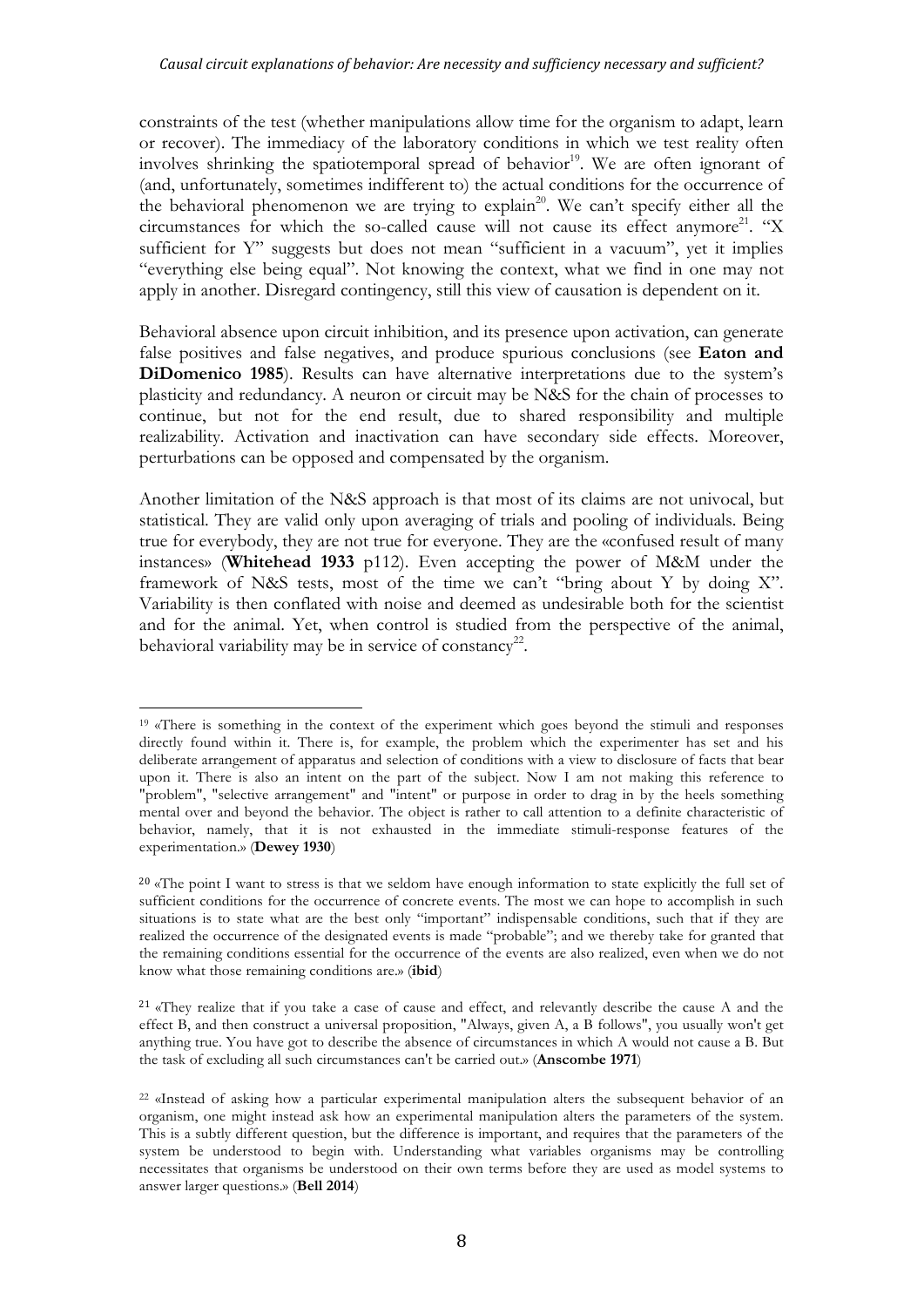The popularity of the N&S approach in neuroscience is in part fed back by the amounts of neural and behavioral data one can now produce at ease. However, the availability of unlimited data, even within putative infinitely precise M&Ms, will not suffice to understand the brain, behavior and their relation. The humbling effort of applying that logic to the functioning of a simple microprocessor cast huge concerns about the validity of such expectation23, calling into scrutiny the habit of collecting facts *for the sake of it*, in case we may need them in the future<sup>24</sup>. Given the scarcity of brain-behavior theories, we don't know yet what the right levels of granularity and abstraction are. Without a conceptual thrust to explain behavior, it is unlikely we shall be able to "understand the brain". Call it behavioral chauvinism if you wish; the fact is that brains are for behavior.

Notwithstanding the value in manipulation, when our interest is not so much to understand the world but to control it, we end up learning what we do to things rather than what things do. Overall, we don't understand what or why behavior is, but a particular way of inducing its occurrence in hopefully similar experimental conditions. Things get much more delicate when such "things" are animals, because animals are living organisms and their behavior is, as we will see later, self-caused<sup>25</sup>. Actually, what organisms do is to control their perceptions by means of opposing (our and other) disturbances (see below and **Powers 1973**). In the lab, our concern with what *we* can make animals do easily precludes us from knowing what *they* do and why they do it.

But for many, to explain is to successfully intervene: "A causes B if control of A renders B controllable". If I can outsource the happenings of B to my intervention on A, I will then expect a change in A to be followed by a change in B. Similarly, for many others, to understand is taken as to be able to fix what one tries to understand<sup>26</sup>, which is an inversion of Stuart Mill's famous prescription: "to find out how something works, look to see how it fails". Building, though, is more challenging than intervening or fixing: to build a model *that behaves* is much more insightful than to make a model *of behavior*. In other words, to "abstract" a behavioral process (via classification) or to "extrapolate" from one case to many (via statistics) is less powerful than to have a generative model<sup>27</sup>. But from the interventionist point of view, explanation is that practical information

 <sup>23</sup> «We argue that the analysis of this simple system implies that we should be far more humble at interpreting results from neural data analysis. It also suggests that the availability of unlimited data, as we have for the processor, is in no way sufficient to allow a real understanding of the brain.» (**Jonas and Kording 2016**)

<sup>24 «</sup>the rule "collect truth for truth's sake" may be justified when the truth is unchanging; but when the system is not completely isolated from its surroundings, and is undergoing secular changes, the collection of truth is futile, for it will not keep. » (**Ashby 1958**)

<sup>25 «</sup>Behaviour, as a relation between a living system operating as a whole and the medium operating as an independent entity, does not take place in the anatomy/physiological domain of the organism, but depends on it. (...) the behavior that a living system exhibits is neither determined by it nor by the medium alone, even when a particular structural change in a living system may specifically interfere with its ability to generate a particular behavior » (**Maturana 1995**)

<sup>26 «</sup>To understand what this flaw is, I decided to follow the advice of my high school mathematics teacher, who recommended testing an approach by applying it to a problem that has a known solution. (...) I started to contemplate how biologists would determine why my radio does not work and how they would attempt to repair it. » (**Lazebnik 2002**)

<sup>&</sup>lt;sup>27</sup> «An explanation is the proposition of a generative mechanism or process which, if allowed to operate, gives rise, as a result of its operation, to the experience to be explained» (**Maturana 1995**)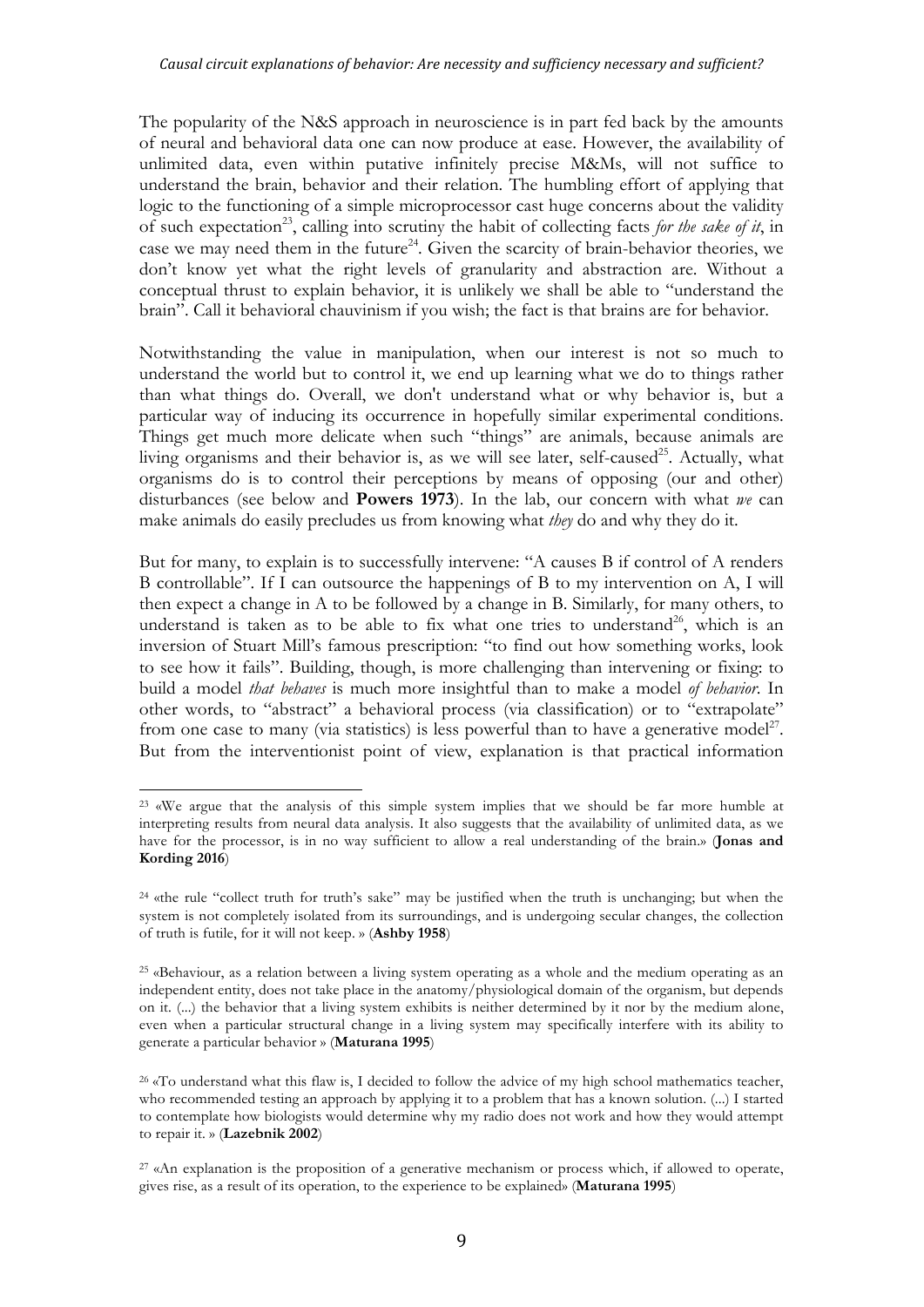relevant to manipulation, which does not necessarily imply generalization for prediction, and which is quite different than grasping the concrescence of behavior. Be that as it may, to intervene *is not* to explain<sup>28</sup>.

The natural urge to upgrade correlation to causation (a still surprisingly common flaw) has gone further: it has replaced, when possible, neural correlates (NCs) with neural counterfactuals (NCFs), with the concomitant urgency to upgrade intervention to explanation. This makes us believe that what caused the comportment of the organism is our action upon it, by means of altering certain conditions that trigger this or that output. We fail to understand the behavior is control *of* the organism *by* the organism. Such abuse and misuse of causal thinking is susceptible in and typical of a kind of industrialized science, where the balance between cutting-edge instrumentation and intellectual depth is tilted. When convenience is king, we may be tempted to sacrifice understanding<sup>29</sup>.

The M&M approach, under the N&S paradigm, has more important and far-reaching provisos. It conflates experimental results with the particular interpretation it makes of them<sup>30</sup>. Running with virtually no theory (something to be covered in more detail in another occasion), it appears to exempt one from making explicit any pre-suppositions for the explanation of the phenomenon; no abstract idea beyond the minimal conjecture that "a change" between two conditions might be observed (and if it is not observed, one can always vary the conditions until it is). Such a "nought of question" easily dissimulates itself under the answers provided by statistical hypothesis testing: testing for rejection of the null hypotheses is transformed into the rejection of testing a null hypothesis (a camouflaging that is not the statistician's fault). Lack of conceptual insight often collapses into a "Shakespearean two-alternative forced choice": to be or not to be... statistically significant.

Now it is clear why the interventionist method at the circuit level doesn't teach us much about the structure of behavior, but mainly whether it occurs or not (regardless of the its biological significance), which confronts us with a grave problem: anything can be called behavior<sup>31</sup>. In other words, when searching for NCFs, "anything goes" for behavior. Erecting the neural circuit causation approach as the conceptual framework to understand behavior reduces the exploration of behavioral theories to the exploitation of

<sup>&</sup>lt;sup>28</sup> «If a biologist or another scientists is interested in control or manipulation, and many of them are, then this is an epistemic goal for that biologist doing science. It is an important goal, and it is important to learn how to intervene and manipulate in experimental settings. Much scientific training and subsequent practice involves pursuing that goal. Having these as goals for one's science and scientific practice is not the same as finding a mechanism nor is it the same as explaining things by mechanisms. In fact, controlling is not explaining at all.» (**Machamer 2004**)

<sup>29</sup> «Its first characteristic is that its ultimate aim is not understanding but the purely practical one of control. If a system is too complex to be understood, it may nevertheless still be controllable. For to achieve this, all that the controller wants to find is some action that gives an acceptable result; he is concerned only with what happens, not with why it happens. Often, no matter how complex the system, what the controller wants is comparatively simple: has the patient recovered? —have the profits gone up or down? —has the number of strikes gone up or down?» (**Ashby 1958**)

<sup>30</sup> «This operational approach excludes alternative methodologies because the N&S causal definition is the same as the methodology for its own demonstration.» (**DiDomenico and Eaton 1988**)

<sup>&</sup>lt;sup>31</sup> «the methodological connection to behavior is undefined since the Command Neuron Experiment allows virtually any phenomenon to be used as "behavior"» (**ibid**)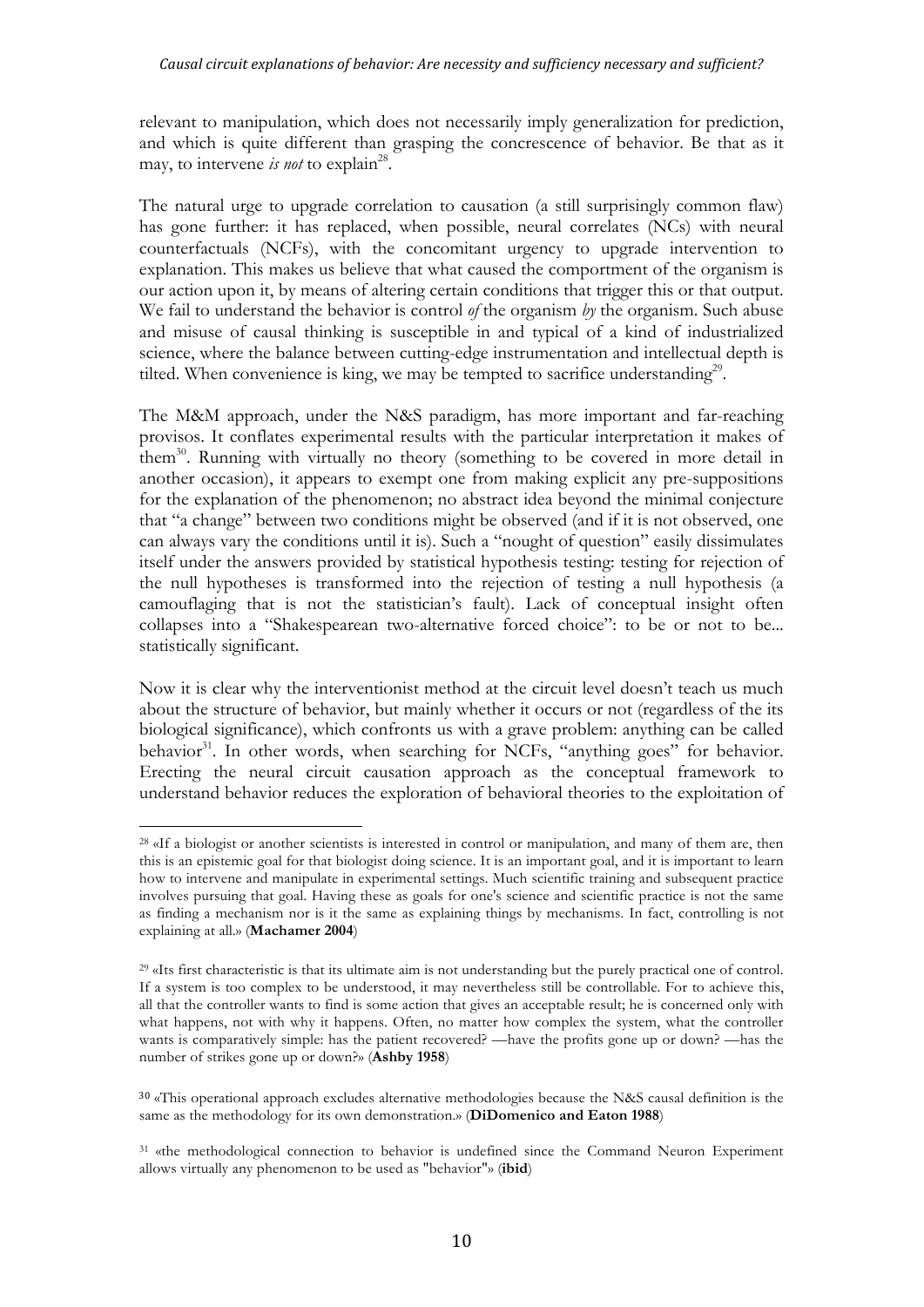handling protocols. The search for principles of behavior is substituted by the development of molecular and cellular techniques. Empirical work takes completely over theoretical work. Concepts are reduced to methods and experimentation becomes data collection. Then, explaining behavior consists in coarsely describing it, saying "because", and then describing in detail some of the molecular and cellular substrates that "produce" it. If we agree to call behavior "anything I can put a number on", it is then likely that we will discover many neural substrates of foggy constructs<sup>32</sup>.

A deeper source of confusion and misunderstanding is the belief that the N&S approach belongs to the practice of a kind of "immaculate perception", devoid of and proudly untainted by any bias of interpretation. Being nowadays most popular and least consciously practiced "epsilon of theory" —self-limited to what the eye can literally see, not what the mind can think— it preaches the M&M gospel of our times: "when we map it all, we shall explain it all". But, such lack of premise is nothing but a premise of lack $33$ .

Pay attention to the Q&A after a seminar, and you may observe the ease with which the speaker happily turns down speculation when asked "what would you expect?" by uttering "we don't know" and then comfortably completing the by saying "we will see what happens when we do this and that". As if not having any idea of what could be going on, and leaving it all to future M&Ms, was a virtue. Their null model is then merely "a difference" in its minimal conceptual sense, namely, that upon changes in one variable we expect something different in another. When, upon scratching, the *null* hypothesis is hardly more than "to check the effects of X on Y", we are in the presence of the *dull* hypothesis: put a thousand cats in a thousand boxes with a thousand mice, and randomly turn a thousand circuits off and on, until behavior disappears and appears again. Lack of insight, both before and after the experiment, is compensated by figures that seek to impress (ie. dozens of automated assays in parallel, hundreds of neurons recorded simultaneously, thousands of animals tested, millions of frames generated, billions of dollars spent). This is a naïve understanding of the idea that "more is better"<sup>34</sup>.

Of course one can't in principle be opposed to data, more data, and much more data. In practice, though, this can lead to "chaos in the brickyard" (**Forscher 1963**). Scientists can be considered builders of explanations by means of assembling facts. Such "bricks", difficult and expensive to make, were essential for the edifice not to collapse. As more emphasis was put into the brick making system, data became easier and faster to produce. Very good bricks were certainly made. And many more were produced ahead of demand, pending the decision of what type of building one would be supposed to erect with them. Ultimately, there were so many bricks everywhere that they started to defeat

<sup>32</sup> A biologist friend of mine once told me: «what I care about is to pin down the genes of a behavior, behavior being anything I can put a number so that it will allow me to get to my genes». Replace genes (or gene networks) with neurons (or neural circuits) and the punch-line is the same: behavior as a pretext for genetic and neural manipulations in the age of technocratic science.

<sup>&</sup>lt;sup>33</sup> «The scientist cannot make the rejoinder here that he thinks without ontological background. To believe that one is not doing metaphysics or to want to abstain from doing it is always to imply an ontology, but an unexamined one —just as governments run by "technicians" do not make political policy, but never fail to have one— and often the worst of all.» (**Waelhens 1942**)

<sup>&</sup>lt;sup>34</sup> «this is no doubt due to practical preoccupations and notably to a representation of productivity and labor in terms of scale. The more masons work, the higher the building rises. The more copyists copy, the longer their copy becomes. Fabricating labor is the only labor in which the amplification of the product is quantitatively, spatially proportional to the progress of action. (...) A technician's and artisan's thought willingly concentrates on this demiurgic elaboration of the indeterminate.» (**Jankélévitch 2015** p168)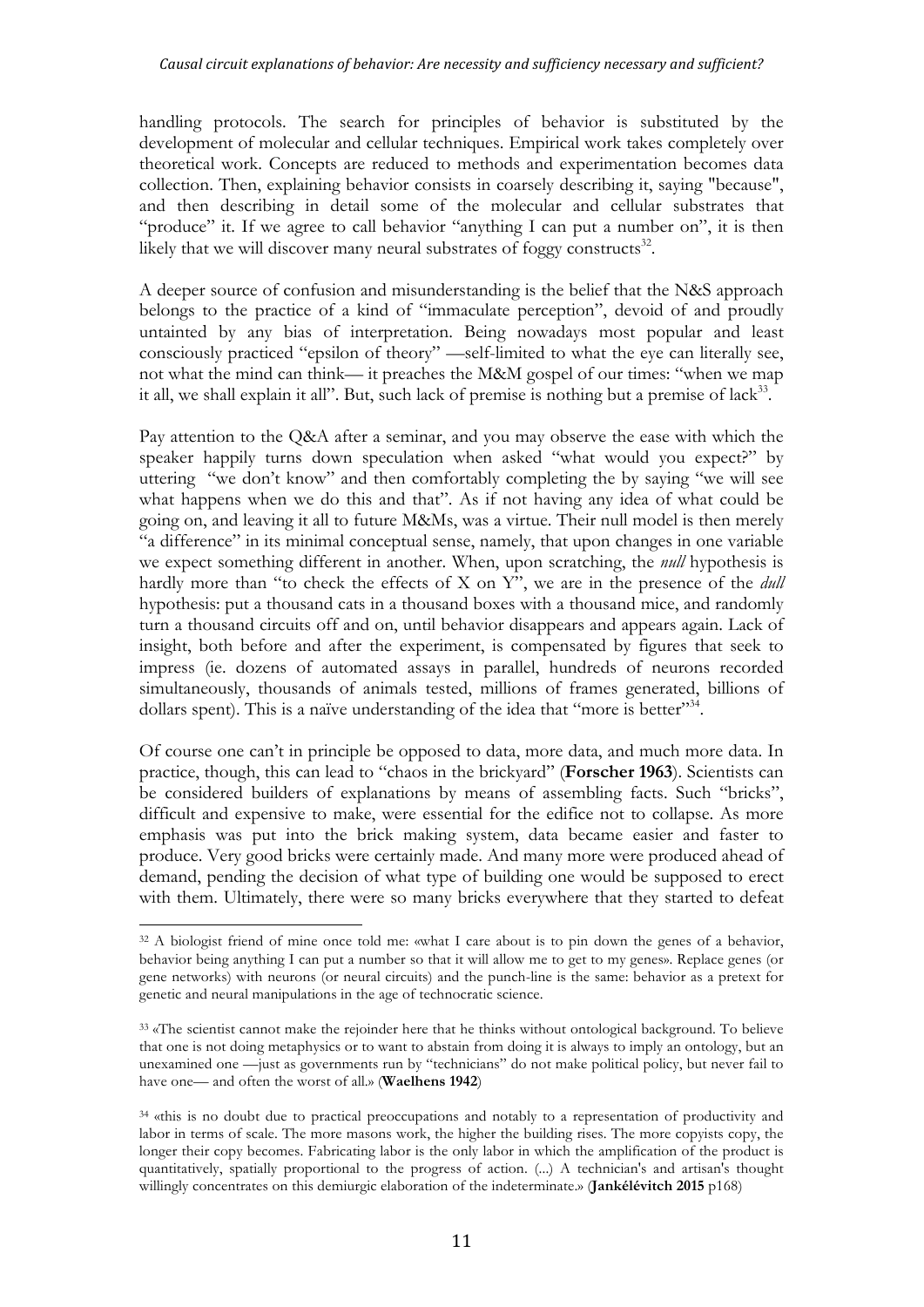their purpose. «It became difficult to complete a useful edifice because, as soon as the foundations were discernible, they were buried under an avalanche of random bricks. And, saddest of all, sometimes no effort was made even to maintain the distinction between a pile of bricks and a true edifice» (**Forscher 1963**). Data, for data's sake, overrules theory and, thus, nullifies itself.

This radical belief in induction<sup>35</sup>, intertwined with a conscious eagerness of not pursuing hypothesis<sup>36</sup>, misses the fact that any description starts with comparison which, in turn, assumes a particular perspective<sup>37</sup>. Indifference is impossible. There is always something in the data which we turn our attention to and away from. Accordingly, bringing forth the contributions of our subjectivity is an honest attitude, prone to less confusion than insisting on unbiased approaches (often confusing unsupervised with unbiased) and hoping to be able to produce results that equate with their interpretation. Pretense of absolute is an absolute pretense. And dismissing that as "just philosophy" is just a philosophy of dismissal<sup>38</sup>.

<sup>37</sup> «In the use of language, for instance, we depend on the fact that names have been given to objects, qualities, and relations, which fix certain similarities and differences in the flow of experience as boundaries containing it, dividing it, directing it. Whenever we describe, we class things or properties or events together or apart on the basis of the similarities and differences marked by the words we choose. Consequently, to the extent that science begins with description, it begins with comparison. But no two things, no two qualities, no two events are alike in all respects, or alike in none. Any description singles out some similarities and differences to the exclusion of others, which could be the basis of alternative descriptions. Consequently, a demand for a complete description of anything amounts to a contradiction in terms. A demand for a pure description would be equally incoherent, for, of necessity, the similarities and differences that we pick out when we describe anything will depend on what we intend the description for, our expectations about the matter in question, considerations of relevance to some focus of interest, and other prior assumptions. Comparison necessarily assumes perspective.» (**Beer 1980**)

<sup>38</sup> «While often explicitly denying the relevance of philosophy to its operations, psychology has implicitly used the philosophical assumptions of a seventeenth-century ontological dualism, a nineteenth-century epistemological empiricism, and an early twentieth-century neopositivism, to build a standard orthodox approach to the resolution of the antinomies. (…) the product of the acceptance of some basic ontological and epistemological —hence philosophical—assumptions. These assumptions begin with the idea of splitting reason from observation, and follow with the epistemological notion that knowledge and, indeed, reason itself originates in observation and only observation. These assumptions then lead to a particular definition of scientific method as entailing observation, causation, and induction-deduction, and only observation, causation, and induction-deduction. Sometimes, the split is found in explicit and implicit attacks on theory, as in a particular rhetoric that states that all theories must be induced directly from observations (i.e., must be "data based" or "data driven"). It is also found in a dogmatic retort given to any reflective critique —"that's just philosophy."» (**Overton 2006**)

 35 The belief that «[s]cientific discovery, or the formulation of scientific theory, starts in with the untarnished and unembroidered evidence of the senses. It starts with simple observation —simple, unbiased, unprejudiced, naive, or innocent observation—and out of this sensory evidence, embodied in the form of simple propositions or declarations of fact, generalizations will grow up and take shape, almost as if some process of crystalization or condensation were taking place. Out of a disorderly array of facts, an orderly theory, an orderly general statement, will somehow emerge» (**Medawar 1978**)

<sup>36</sup> «The belief underlying Mass Observation was apparently this: that if one could only record and set down the actual raw facts about what people do and what people say in pubs, in trains, when they make love to each other, when they are playing games, and so on, then somehow, from this wealth of information, a great generalization would inevitably emerge. Well, in point of fact, nothing important emerged from this approach. (...) [T]he starting point of induction is philosophic fiction. There is no such thing as unprejudiced observation. Every act of observation we make is biased. What we see or otherwise sense is a function of what we have seen or sensed in the past. The second point is this: Scientific discovery or the formulation of the scientific idea on the one hand, and demonstration or proof on the other hand, are two entirely different notions.» (**ibid**)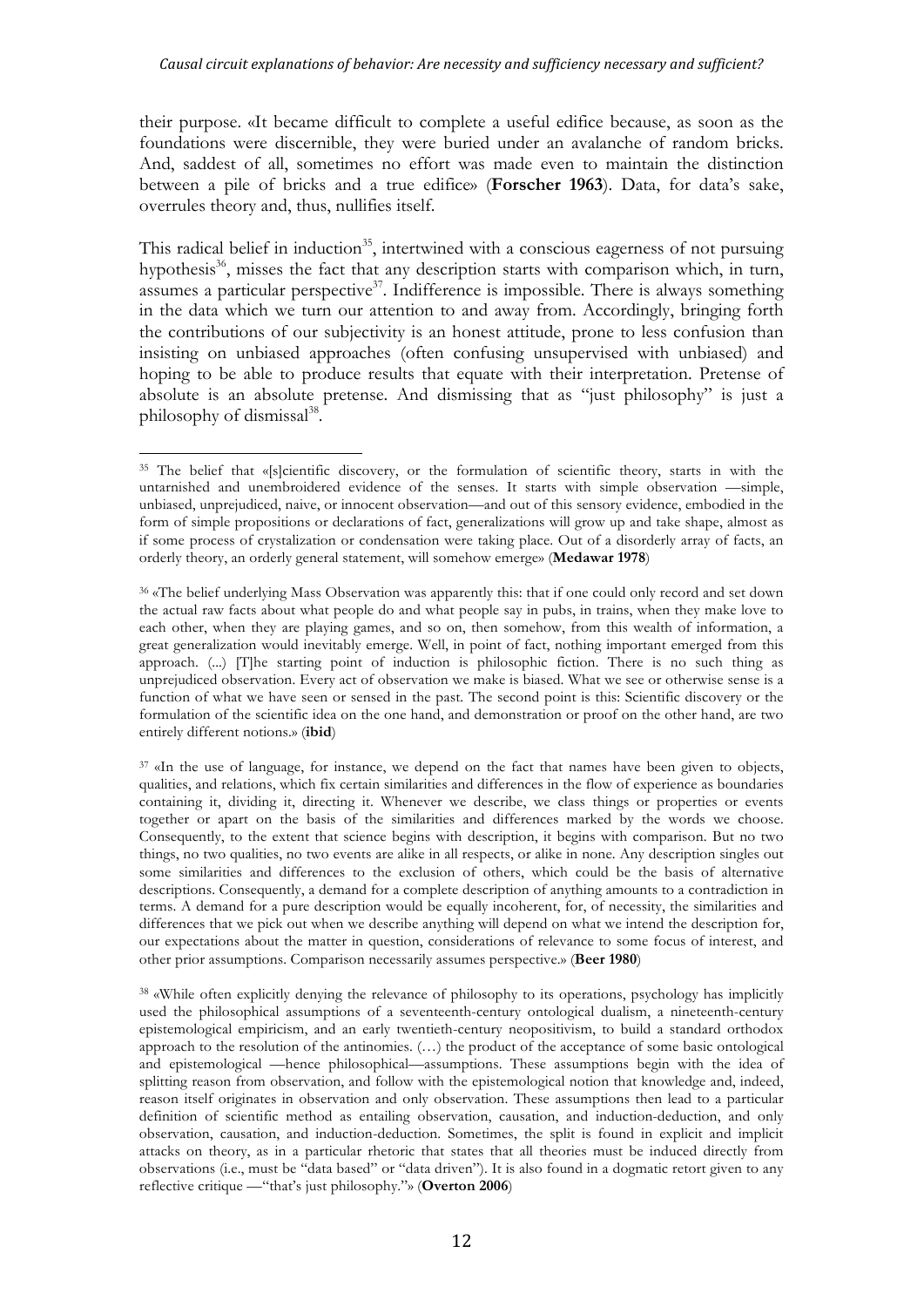If what I am saying is accurate, it will also be unpopular, because most biological sciences, and in particular neuroscience, have great investments in counterfactual dependence as a proxy for explanation. The step-by-step interventionist approach is comforting to the intellect because it provides a monotonic succession of measurable chains. The M&M modus operandi and its recipe are this: try to keep everything fixed, change one thing at a time<sup>39</sup>, and see what varies. But, as we suggested above and will see below, exploiting the relationship between an independent variable and a dependent variable presupposes a lineal notion of causation, which is inadequate in the study of animal behavior<sup>40</sup>. In biology (the study of living organisms!) the method of investigation must respect the system being studied. Organisms cannot be properly studied as closed physical systems. William James example opposing magnets and lovers<sup>41</sup> emphasizes that one of the essential properties of living organisms is that they can produce the same ends *with* (and *by*) different means. Inert systems, in contrast, tend to produce different ends even with very similar means. The former are characterized by convergence to a goal, the latter by sensitivity to initial conditions<sup>42</sup>. This leads us into a serious appraisal of what *the behavior of organisms* is, and what it is not; the profound difference between a cat chasing a mouse and a leaf blown by the wind.

### **Part 3. ALLEGRO: beyond lineal causality**

 

In our era of non-risky science due to scientific careers at risk, little can change if what is rewarded (and thus selected for) is confined to the conceptual template: "I study the role of brain region X in the behavioral construct  $Y''$  — even if we add some glam bio-tech and really good selling skills... Such a research program provides "many results" which, upon close inspection, are often *questionless answers*. A lot is done but nothing is really tested, and so one can never be wrong. Note how many titles and abstracts in neuroscience journals and seminars reflect (at the same time that conceal) this by means of "filler verbs" that project a sense of understanding and explanation<sup>43</sup>. This lack of

<sup>42</sup> «A profound difference between most inanimate and living systems can be expressed by the concept of equifinality» (**Bertalanffy 1950**)

<sup>39</sup> «until about 1925, the rule "vary only one factor at a time" was regarded as the very touchstone of the scientific method.» (**Ashby 1958**)

<sup>40</sup> «What we have is a circuit, not an arc or broken segment of a circle. This circuit is more truly termed organic than reflex, because the motor response determines the stimulus, just as truly as sensory stimulus determines the movement.» (**Dewey 1896** p363)

<sup>41</sup> «If now we pass from such actions as these to those of living things, we notice a striking difference. Romeo wants Juliet as filings want a magnet; and if no obstacles intervene he moves toward her by as straight a line as they. But Romeo and Juliet, if a wall be built between them, do not remain idiotically pressing their faces against its opposite sides like the magnet and the filings with the [obstructing] card. Romeo soon finds a circuitous way, by scaling the wall or otherwise, of touching Juliet's lips directly. With the filings the path is fixed; whether it reaches the end depends on accidents. With the lover it is the end which is fixed; the path may be modified indefinitely.» (**James 1890** p6)

<sup>43</sup> Amongst the most used verbs we find: "involves, reflects, reveals, mediates, is associated with, contributes to, shapes, modulates, alters, regulates, drives, determines, generates, produces, encodes, underlies, induces, enables, ensures, supports, promotes, suppresses, inhibits, prevents, disrupts, controls, and causes". The pet expression is perhaps "X plays a role in Y", or "The role of X in Y". Certainly, lack of coffee "plays a role" in my writing of this piece, and gravity "mediates" to the mouse escape from the paws of the cat.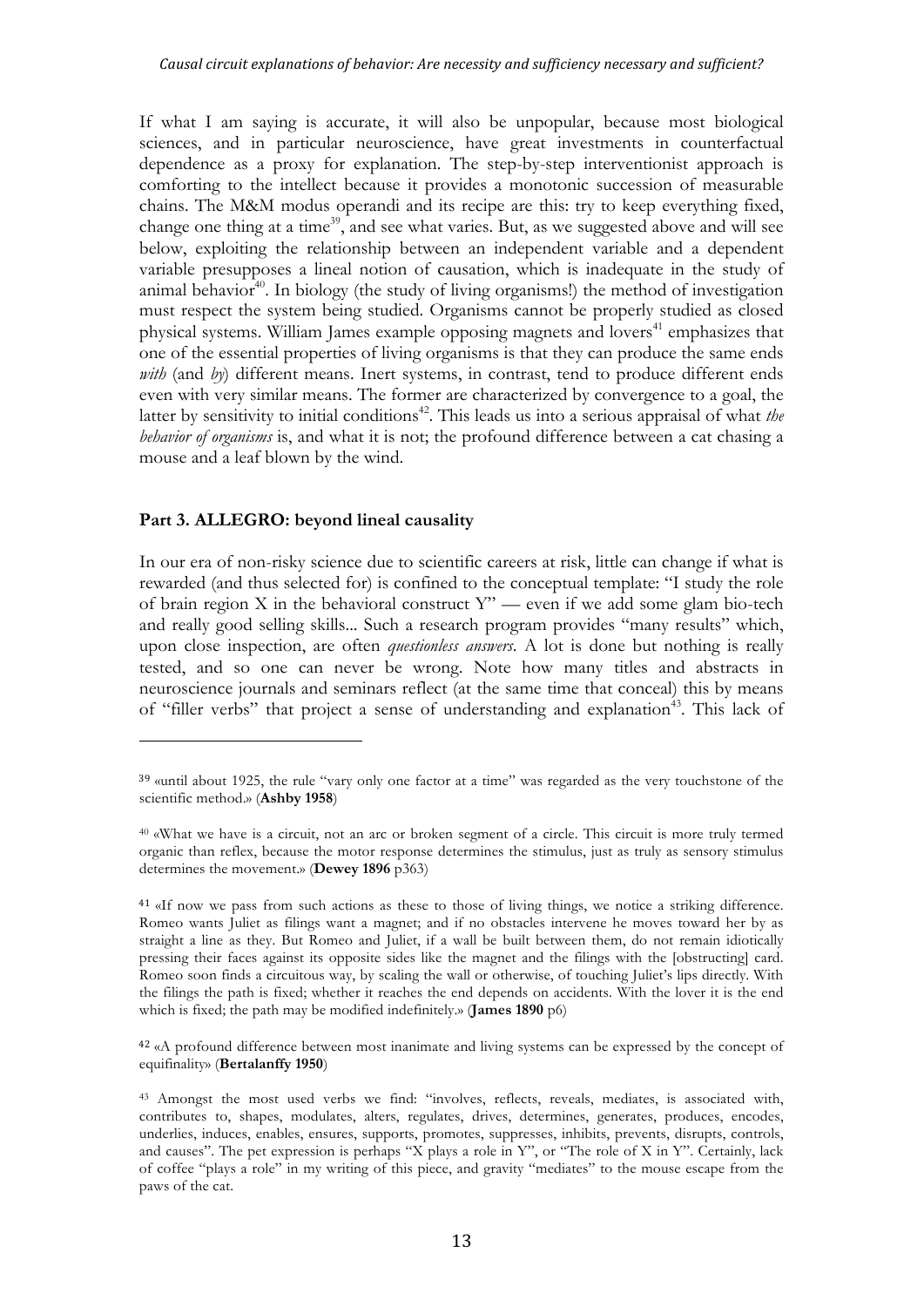(ability or interest for?) a solid theory of behavior and of brain-behavior relations is turning the "explanatory gap" between circuits and behavior into an "explanatory jump". Since neuronal circuits are nominated to *explain behavior*, we were compelled to ask two apparently unnecessary questions: What does it mean to *explain*? And, what is *behavior*? All the effort made in this essay went in the direction of not taking for granted that turning neurons on-and-off and subsequently observing behaviors on-and-off is a satisfying schema for explanation in current neuroscience. Let me conclude by sketching, very briefly, some ideas and alternatives<sup>44</sup> on N&S and M&Ms, and their associated ideologies.

An organism is cause and effect of itself — one can say it louder but not clearer. Behavior is control. Behavior is, therefore, a circular-causal process. Then, the study of living beings requires going beyond lineal causality<sup>45</sup>. The foundations to understand feedback control can actually be found way back in the history of Egyptian inventions<sup>46</sup>. Explanations of behavior need to abandon the "push-pull" idea of lineal causality and embrace the "go-round" notion of circular causality (ironically, the etymology of circuit is to "go-round").

If we must cease to look for cause and effect in behavior, what shall we look for then? When it comes to studying the behavior of organisms, lineal causality is to circular causality what arithmetics is to algebra. Namely, rather than being engaged in finding all possible combinations between stimulus and response, the real quest is to find stable relationships, whatever the value of the variables<sup> $7$ </sup>; to find relations, rather than list all connections. Data collection then becomes experimentation as well as conceptual testing.

 

46 «Ktesibios's water clock required a steady, unvarying flow of water to measure accurately the steady, unvarying flow of time. But because water flows more quickly from a full container and more slowly when it is less full, Ktesibios had to devise a way to keep the vessel at a constant level while water was flowing from it into the clock mechanism. As he did this in a manner not unlike that of the modern flush toilet to which it is assumed the reader has handy access, I will use this more modern invention instead of the water clock as our first example of a feedback-control device.» (**Cziko 2000**)

<sup>44 &</sup>quot;But it is not sufficient to oppose a description to reductive explanations since the latter could always challenge these descriptive characteristics of human action as being only apparent. It would be necessary to bring to light the abuse of causal thinking in explanatory theories and at the same time to show positively how the physiological and sociological dependencies which they rightly take into account ought to be conceived." (**Merleau-Ponty 1942** p176)

<sup>45</sup> «In describing the physical or organic individual and its milieu, we have been led to accept the fact that their relations were not mechanical, but dialectical. A mechanical action, whether the word is taken in a restricted or looser sense, is one in which the cause and the effect are decomposable into real elements which have a one-to-one correspondence. In elementary actions, the dependence is unidirectional; the cause is the necessary and sufficient condition of the effect considered in its existence and its nature; and, even when one speaks of reciprocal action between two terms, it can be reduced to a series of unidirectional determinations. On the contrary, as we have seen, physical stimuli act upon the organism only by eliciting a global response which will vary qualitatively when the stimuli vary quantitatively; which respect to the organism they play the role of occasions rather than of cause; the reaction depends on their vital significance rather than on the material properties of the stimuli. Hence, between the variables upon which conduct actually depends and this conduct itself there appears a relation of meaning, an intrinsic relation. Once cannot assign a moment in which the world acts on the organisms, since the very effect of this "action" expresses the internal law of the organism.» (**Merleau-Ponty 1942** p160)

<sup>47</sup> «When you learn to see behavior in terms of relationships among variables instead of causal connections between one event and another, you can see invariance where formerly you could see only specific causal connections. You can see that when someone builds a fire in the fireplace, two people may show "the same behavior", even though one of them takes off a sweater while another opens a window.» (**Powers 1998**)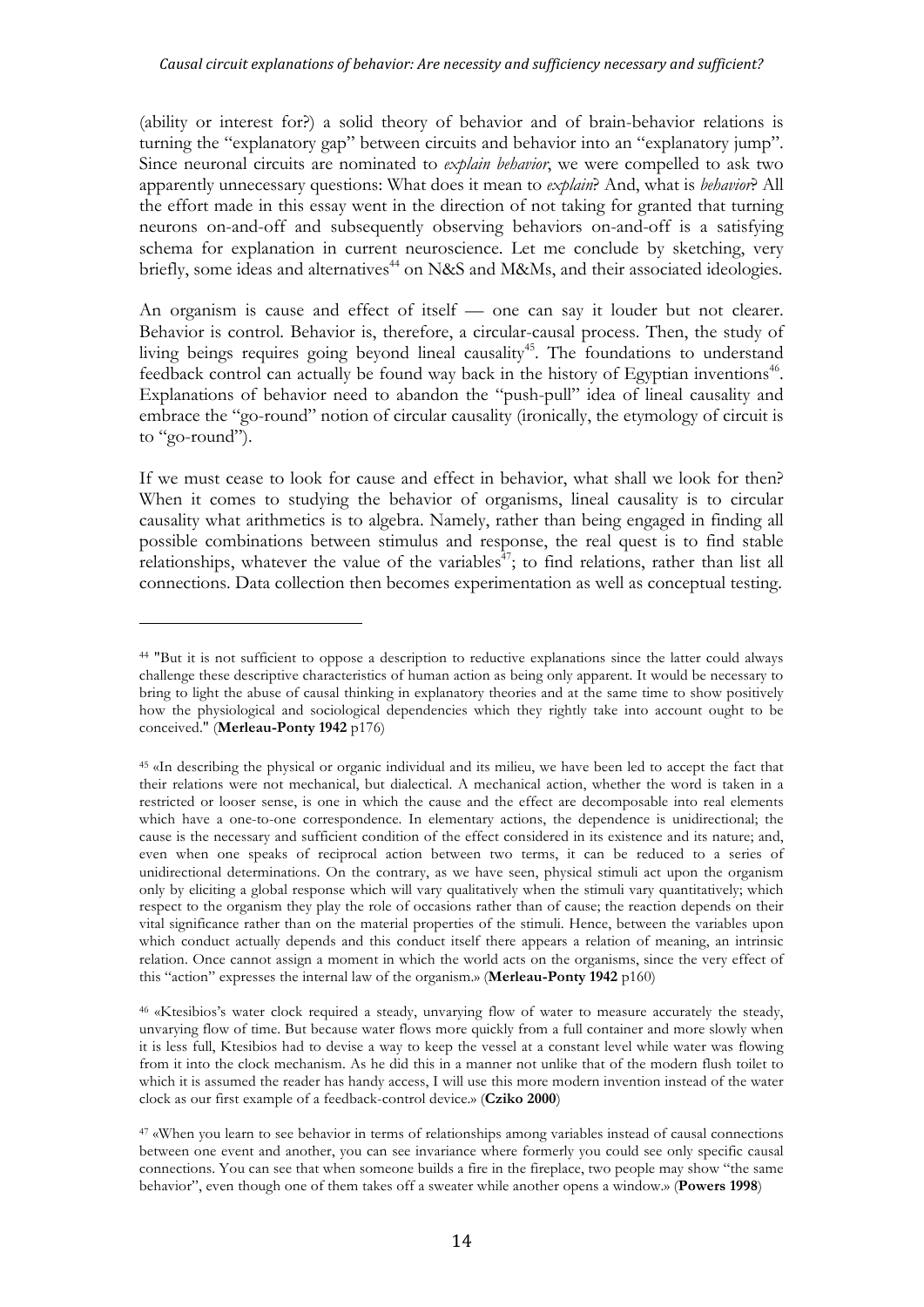Accordingly, to treat behavior as a dependent variable, and stimulation or neural manipulation as an independent variable, ignores feedback, which is the essential ingredient in the process that constitutes behavior. The M&Ms approach (precise control manipulates one variable in the system, and precise monitoring captures whatever the change), which by itself cannot suffice, is still valuable if N&S tests are upgraded to the Test for Controlled Variables (**Marken 2001**). The ability of the organism to oppose disturbances, granted by circular causality via negative feedback loops, allows to revisit the taboo of teleology in the science of behaving systems<sup>48</sup>. Rather than concentrating on models of behavior, let us conceive models that behave, and then set up our experiments so as to allow control, not of the animal, but by the animal. In a word, to see behavior from the animal's perspective<sup>49</sup>.

Another way to phrase this substantially different alternative is the following: adapt the method of study to the object of study (rather than the current Procrustean opposite). In other words, and following good-old-fashioned Uexkullian zoology: treat the animal as a subject. This requires that the means of studying an organism respect the possibility to understand it. Otherwise, neuroscience becomes neural science: the study of the properties of neural tissue and the side-effects on changes at the macroscopic level under the moniker of "behavior" — still fascinating yet uncoupled from its significance within the whole, which is the living organism<sup>50</sup>. Deliberate zoomorphism is preferable to unconscious anthropomorphism, which is often a kind of technomorphism — our tools do not tell us what things are or how they work; they enable us to answer properly-posed questions about that.

More generally, circular causality exemplifies the essential role of top-down causation<sup>51</sup> in biology (a huge and central topic which we cannot cover here). However, the behaviorto-circuits reduction reinforces the idea that causality's arrow can only be upwards, at the same time that it encourages the belief that the real thing is happening inside, not outside

<sup>48 «</sup>I would say that a system is teleological if it has a mechanism which enables it to maintain a specific property despite environmental changes. (…) It must have certain types of compensating mechanisms what we call essentially a negative feedback. (…) I would not say that a simple pendulum which moves in such a way that it strives to achieve the lowest potential energy is a teleological system. There are no compensating effects in the pendulum. Hence, as a system, it does not have an internal structure that enables it to compensate for environmental changes.» (**Nagel 1965**)

<sup>49</sup> «rather than concentrating on what an animal is doing, what may be more relevant is what the animal is trying to perceive. This double inversion (from the experimenter's point of view to the animal's and from action to perception) has three potentially critical implications for the study of cognition: first, motor output is a side effect of perceptual control and therefore quantitative data collection data is insufficient by itself, second, averaging across individuals may smear out control variables, and third, restrained experimental setups may not let animals control the relevant inputs; freedom in the requisite dimensions is essential. In short, control (circular causality) and subjectivity (animal centrism) may be essential ingredients in behavioral and cognitive neuroscience.» (**Gomez-Marin and Mainen 2016**)

<sup>50 «</sup>Could not the application of physico-chemical methods possibly mean, in principle, such a destruction of the organism... Can it really teach us something about the functioning of the organism?» (**Goldstein 1934** p109)

<sup>51 «</sup>five essentially different classes of top-down influence can be identified, and their existence demonstrated by many real-world examples. They are: algorithmic top-down causation; top-down causation via non-adaptive information control, top-down causation via adaptive selection, top-down causation via adaptive information control and intelligent top-down causation.» (**Ellis 2012**)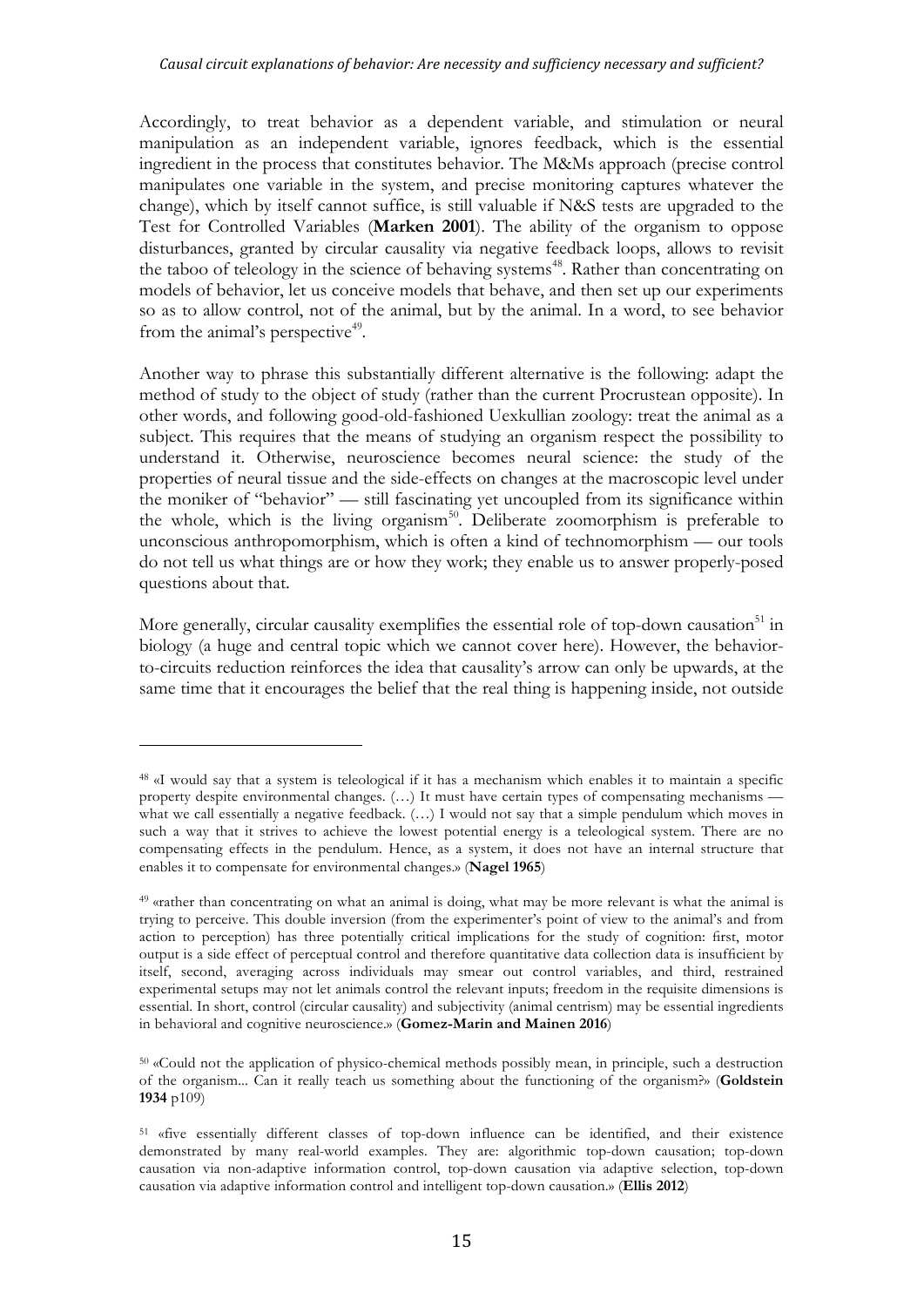(as we mentioned at the beginning of our discussion, neuroscience is in danger of replacing  $20<sup>th</sup>$  century behaviorism with  $21<sup>st</sup>$  century technology-reinforced neuralism).

Circular causality implies that the behavior of animal is, to a great extent, self-caused. An important source of confusion may lie in conflating input-and-output with cause-andeffect. Note that when there is no distinction between cause and effect (circular causality), there can still be a difference between input and output (something comes in, something comes out — and in again, and out again). Contrary to "chain-like" thinking, effects are simultaneous with causes, not instantaneous.

One can turn this whole contradiction into complementary opposition: lineal causality is a particular case of circular causality upon breaking the loop<sup>52</sup>. But note that even if we artificially break the loop in the lab, the animal is still a creature in closed-loop. There is no escape from this: the challenge is to understand and apply the notion of causation in closed-loop (and then to realize its asymmetry: that the animal controls its perception of the environment more effectively than the world controls its behavior. It is remarkable how, during he  $20<sup>th</sup>$  century, the scientific study of behavior and its neural underpinnings exploited the idea that animal behavior could and should be studied precisely by *not* letting animals behave...

Already 120 years ago, Dewey, in a stroke of genius, brought "the effect of output on input" to its ultimate consequences. He was able to articulate the notion of "circular act" by realizing that «the so-called response is not merely to the stimulus; it is *into* it» (**Dewey 1896**). In other words, he saw that «the expression of every impulse stimulates other experiences and these react into the original impulse and modify it» (**Dewey 1894** p14). Foreseeing the pioneering work of the cybernetics movement (which, paradoxically, missed its own point about "control in the animal" by concentrating on "information in the machine"), he asked «What shall we term that which is not sensation-followed-byidea-followed-by-movement» (**Dewey 1896**), thus anticipating the idea of «backreference of an experience to the impulse which induces it» (**Dewey 1894** p15). Dewey restored the conceptual equilibrium between movement and sensation<sup>53</sup>. In the same year (and in the same book!) we find a very similar pioneering account of perception and action as alternating, rather than alternative, views<sup>54</sup>.

 52 «We have a general manipulative technique for making anything hot: we put it on a fire.» (**Wright 1971**)

<sup>53 «</sup>The real beginning is with the act of seeing; it is looking and not a sensation of light. (...) In other words, we now have an enlarged and transformed coordination; the act is seeing no less than before, but it is now seeing-for-reaching purposes. There is still a sensori-motor circuit, one with more content or value, not a substitution of a motor response for a sensory stimulus. (...) it is a seeing-of-a-light-that-means-painwhen-contact-occurs.» (**Dewey 1896**)

<sup>54</sup> «In relation to each other inside the act of attention, most discussions of the subject appear to make the ear process merely a stimulus to which the hand adjustment is merely a response. But the question arises, What holds the ear to its work? Why does the reagent maintain his listening attitude? It may be replied that it is 'because he is told to." But he is not told to listen any more than he is told to move his hand. If the telling suffices in one case it should in the other. Moreover, he is not merely to listen, or even to listen just for the click, but to listen for the click as a pressure signal. It is this character of the click as a signal for pressure that keeps up the interest in it and the attention to it. (...) The hand therefore is stimuli as well as response to the ear, and the latter is response as well as stimulus to the hand. Each is both stimulus and response to the other. The distinction of stimulus and response is therefore not one of content, the stimulus being identified with the ear, the response with the hand, but one of function, and both offices belong equally to each organ. (...) it must be kept in mind that this latter is a distinction falling inside the act, not between the hand movement considered as the act, and the sound considered as its external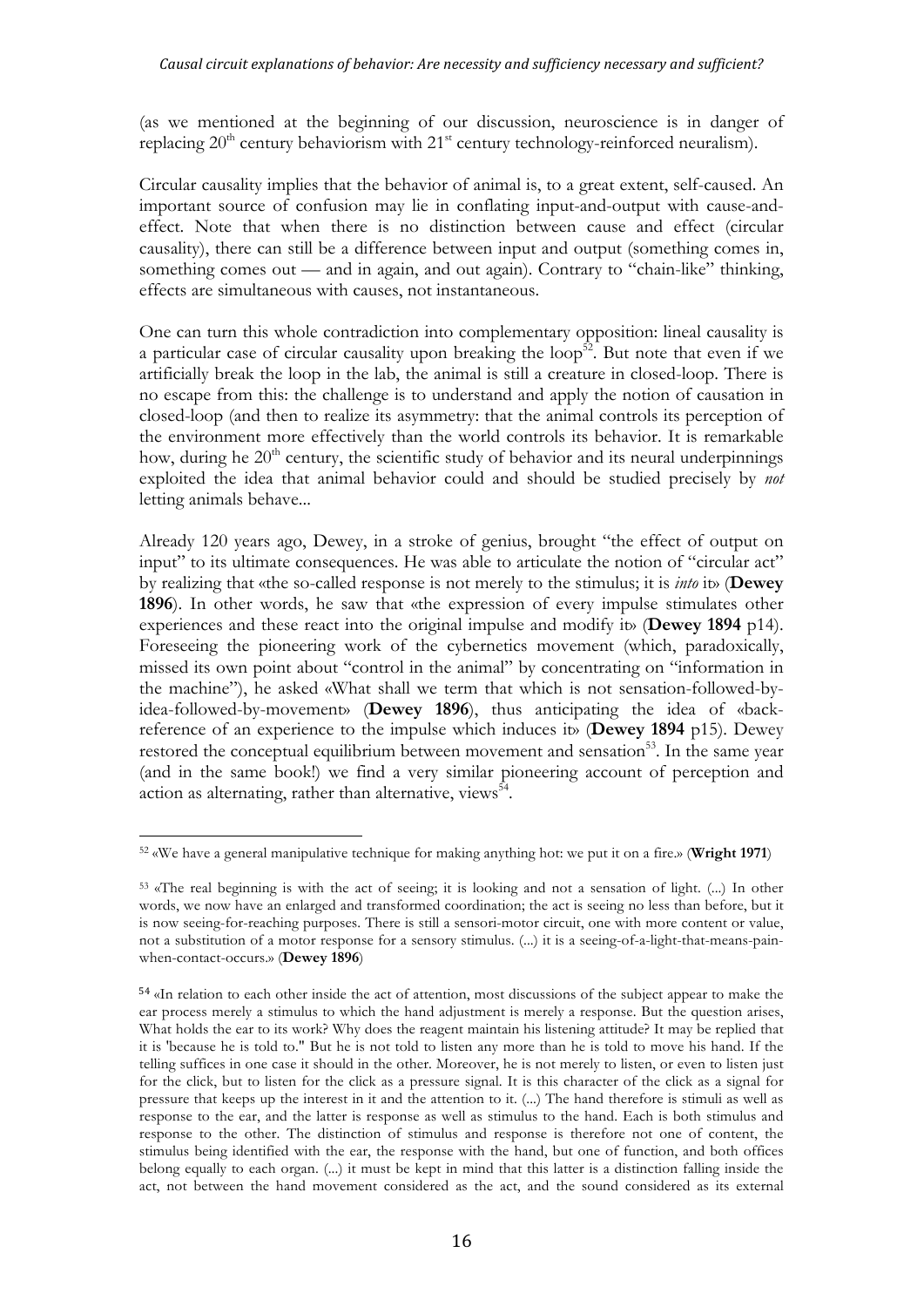A notable exception to the usual conception of causation is Whitehead's philosophy of organism which, by abandoning «the notion of an actual entity as the unchanging subject of change» (**Whitehead 1929** p29), goes beyond the rational exercise of determination of successors by antecedents<sup>55</sup>. The implications of Whitehead's process ontology in the study of brain-behavior relationships would require a whole chapter by itself, if not a whole book. We cannot underscore enough here its great importance as a solid foundation to erect an organism-centric scientific study of topics that concern neuroscience in particular, and biology in general. Much more to be said in the future.

Causal-manipulative approaches are prone to reductionist and mechanistic frames. However, a re-elaboration of the notion of mechanism, with a tamed flavor of reductionism, has been proposed: it does without a decomposition of the system under study into "parts" and "interactions" and, instead, defines a mechanism in terms of "entities" together with their "activities"<sup>56</sup>. Such a neo-mechanistic approach is based on (and at the same time distinguished from) a blend of substance and process ontologies 57. One may regard it as a smooth transition from the static notion of mechanism to something more akin to process. Yet, just because one can draw an arrow from A to B, it does follow that the arrow is a process-explanation (quite the contrary). Regrettably, in order to avoid the full implications of process philosophy, such a mingle becomes dualistic at best and self-contradictory at worst<sup>58</sup>.

Let us briefly mention quantum causality, where causes can be non-local to their effects. «The inference to (efficient) causation is always based on an *interpretation* of observed correlations (...), correlations for which both types of classical efficient causation can be rule out, even experimentally» (**Atmanspacher 2014**). Entanglement (both truly quantum and also classical, by means of epistemic inaccessibility) remains an alternative as intriguing as interesting: «this does not mean that the correlations have no reason at all or are just 'causeless'  $(...)$ . But their cause is not of the efficient variety – in Aristotle's terminology, it comes closest to the notion of formal causation.» (**ibid**)

To end, let us insist on the following essential truism: the study of the behavior of organisms is crucial in order to understand the behavior of organisms<sup>59</sup>.

56 «Mechanisms are entities and activities organized such that they are productive of regular changes from start or set-up to finish or termination conditions» (**Machamer, Darden and Craver 2000**)

57 «We meant thereby to distinguish our position, or way of thinking, from a substance ontology and from process ontology, and we chose "entity" and "activity" because these terms seemed to carry fewer historical and philosophical presuppositions than "substance" and "process".» (**Machamer 2004**)

<sup>58</sup> «Process philosophers would have us redefine all entities in terms of combining processes, but this seems a bit too strange. Therefore, we (MDC 2000) decided to be dualist.» (**ibid**)

<sup>59</sup> And this shall include, together with theory, the appreciation for descriptive science: «Simply describing what we see is not considered very scientific nowadays and 'descriptive science' has become a derogatory

 stimulus or "cause." In a word, the reagent reacts as much with his ear as he does with his hand.» (**Angell and Moore 1896** p252)

<sup>55</sup> «The concrescence of each individual actual entity is internally determined and is externally free». More explicitly: «The doctrine of the philosophy of organism is that, however far the sphere of efficient causation be pushed in the determination of components of a concrescence (...) beyond the determination of these components there always remains the final reaction of the self-creative unity of the universe. This final reaction completes the self-creative act by putting the decisive stamp of creative emphasis upon the determinations of efficient cause.» (**Whitehead 1929** p47)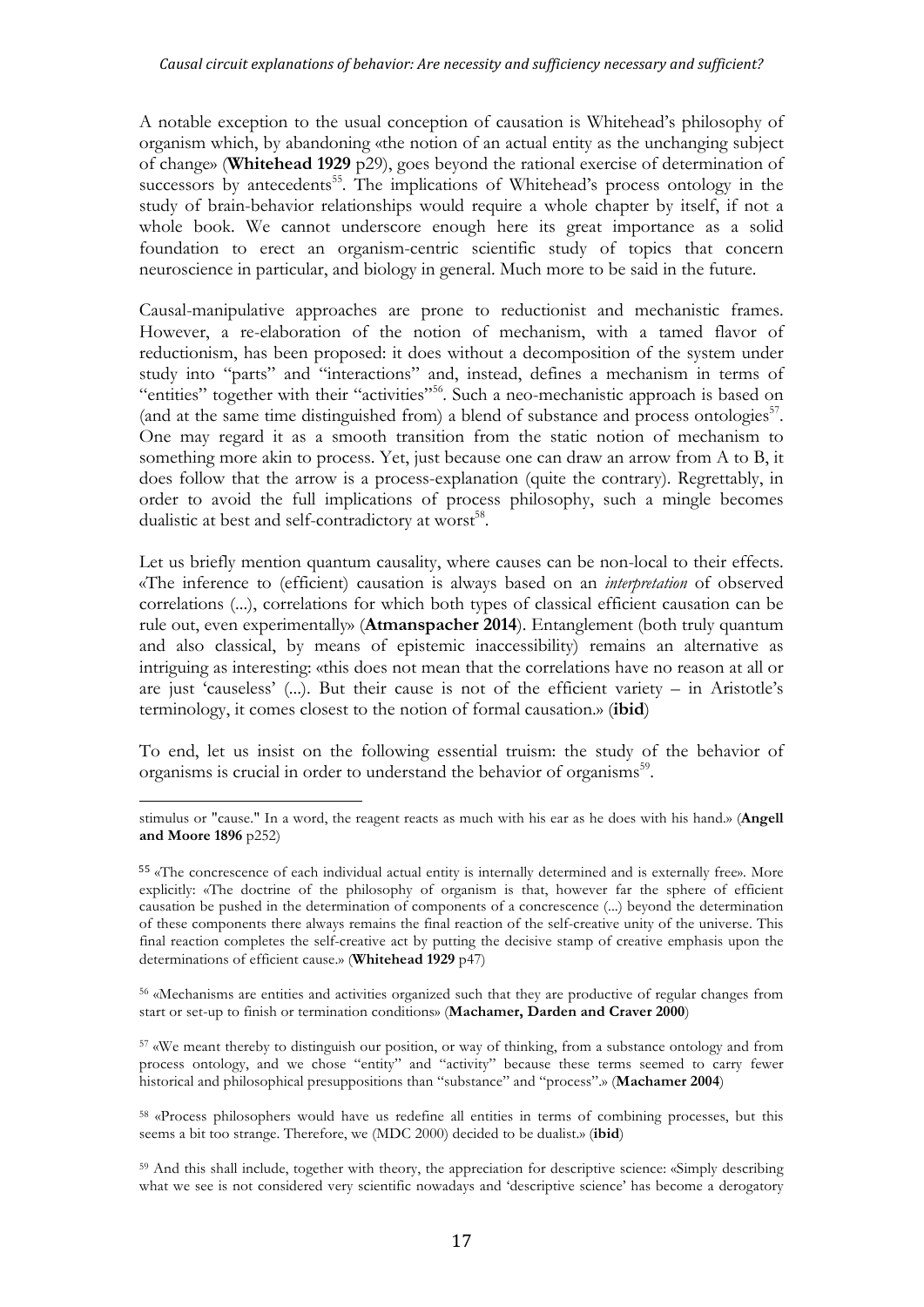### **Part 4. FINALE: know what you mean and say it**

I took the liberty and challenge of not speaking to the choir nor spitting to the noir<sup>60</sup>. This critique is certainly a "minority report", and it may be deemed too abstract and philosophical for the mainstream neuroscientist. But science is not only about data and tools, but primarily about the concepts that such data and tools allow to probe $^{61}$ .

Here it was deemed necessary to halt and ask, in the midst of such great efforts in manipulating neural circuits, to what extent they *explain* of behavior. Deconstructing the most common phraseology found in neuroscience, we identified, traced and articulated the primacy of some basic assumptions about what explanation is and what behavior is. We refrained from opposing neural chauvinism with behavioral chauvinism.

We followed the original call for understanding and realized that the strength in the initial notion of explanation runs down a gradient of concessions and approximations until we are left with hardly more than *counterfactual dependence*. Overall, we concluded that neural circuit necessity and sufficiency may not be necessary nor sufficient to explain behavior. Paraphrasing Woese, there is nothing wrong with N&S per se. Wrong is when N&S comes to define explanation neuroscience.

Neuroscience is a vibrant endeavor, yet it is hard to see where we are going with what we are doing, what we mean by understanding, or what counts as a true insight. From cellular neurobiology to cognitive neuroscience, no matter how disparate their interests and different their communities, we all ultimately subscribe, one way or another, to the "neurons explain behavior" mantra. Trying to bring clarity and honesty about what we *can't* currently explain —and most likely *won't* be able to solve— with our methodological procedures and conceptual frameworks is one more reminder for humility, after so much pride. One thing is clear: the amount of understanding we can gain about the neural *implementation* of behavioral processes depends on the quality of prior investigations of such behavioral processes, and also on the conceptual grounding that bridges the relation between neural and behavioral levels of organization.

 term. We must have a hypothesis to test, or better, a controlled experiment that can be performed to identify ecological rules and laws. However, if "ecological rules" were followed by all systems, unexpected things would not happen, which is evidently not the case. Deviations from rules are the main determinants of history, but we cannot test something that is unexpected. As such, our quest to identify rules and regularities could be preventing us from understanding the history of these systems. Paradoxically, we aim at understanding historical systems while using ahistorical approaches! We need a means of reporting these contingencies so that we can better understand the historical trajectory of ecological systems.» (**Boero 2013**)

<sup>60 «</sup>Both the criteria of plausibility and of scientific value tend to enforce conformity, while the value attached to originality encourages dissent. This internal tension is essential in guiding and motivating scientific work. The professional standards of science must impose a framework of discipline and at the same time encourage rebellion against it. They must demand that, in order to be taken seriously, a investigation should largely conform to the currently predominant beliefs about the nature of things, while allowing that in order to be original it may to some extent go against these.» (**Polanyi 1962**)

<sup>61 «</sup>Science is impelled by two main factors, technological advance and a guiding vision. A properly balanced relationship between the two is key to the successful development of a science: without the proper technological advances the road ahead is blocked. Without a guiding vision there is no road ahead; the science becomes an engineering discipline, concerned with temporal practical problems.» (**Woese 2004**)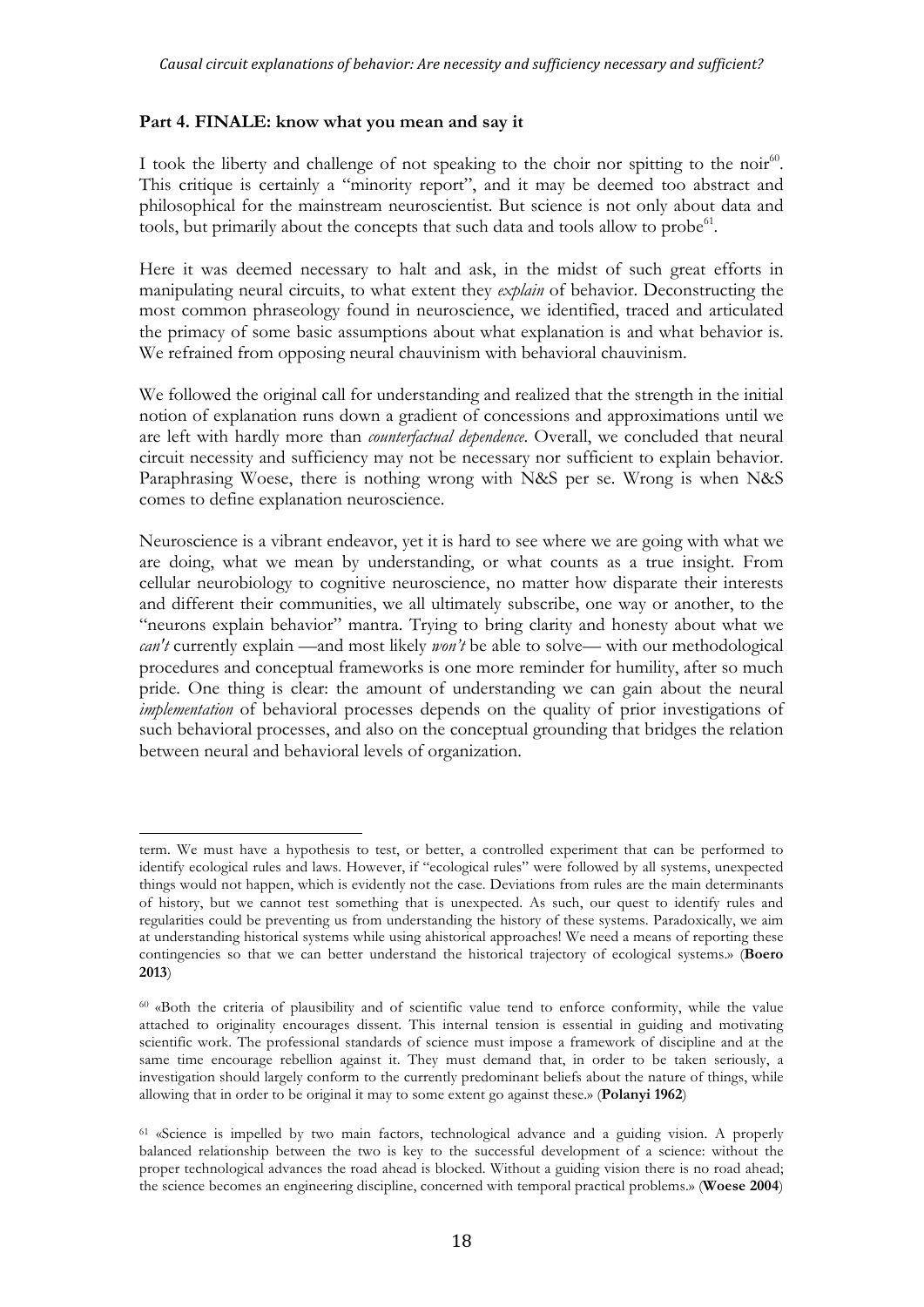It is surprising how little effort is made (by scientists) to explain what is actually meant by (scientific) explanation. Interwoven attitudes reflect ingrained habits of the intellect: the idea that pristine observation, when combined with powerful manipulation, shall disclose the truth about things — even when the pursuit of truth is actually deemed as impossible in principle and irrelevant in practice. Following Bacon's dictum (and in contrast with Aristotle's) one should "torture" *nature* until she spits out her answers. Paradoxically, the force required in such an interrogatory (engineering new tools, analyzing big data, trading necessity-sufficiency tests for explanation, selling our findings, getting grants, etc) drains the capacity to consciously recall what we wanted to ask *her* in the first place. This sort of scientific amnesia can only perpetuate itself unless we are willing to equip ourselves with the kind of literacy that shall make precise the difference between what we do versus what we claim we do. In sum, *know what you mean and say it.*

**Acknowledgements.** I thank Björn Brembs, André Brown, Adam Calhoun, Asif Ghazanfar, José Gomes Pinto, Gordon Globus, Eyal Gruntman, Rod Hemsell, Johannes Jaeger, Konrad Kording, Gonçalo Lopes, Adam Matic, Laura Navío, Joana Rigato, Troy Shirangi, and Ibrahim Tastekin, for feedback. My views need not coincide with theirs.

## **References**

**Angell**, J. R., & **Moore**, A. W. (**1896**). Studies from the psychological laboratory of the University of Chicago: I. Reaction-time: A study in attention and habit. *Psychological Review*, *3*(3), 245.

**Anscombe**, G. E. M. (**1971**). Causality and Determination. In E. Sosa M. Tooley (ed.), Causation. 1993 Oxford p88-104.

**Ashby**, W. R. (**1958**). Requisite variety and its implications for the control of complex systems. *Cybernetica* 1:2, p. 83-99

**Atmanspacher**, H. (**2014**). Roles of causation and meaning for interpreting correlations. Journal of Analytical Psychology, 59(3), 429-434.

**Beer**, C. G. (**1980**). Perspectives on Animal Behavior Comparisons. In *In Comparative Methods in Psychology* (pp. 17-64). Erlbaum Hillsdale, New Jersey.

**Bell**, H. C. (**2014**). Behavioral variability in the service of constancy. *International Journal of Comparative Psychology*, *27*(2).

Von **Bertalanffy**, L. (**1950**). The theory of open systems in physics and biology. *Science*, 111(2872), 23-29.

**Boero**, F. (**2013**). Observational articles: a tool to reconstruct ecological history based on chronicling unusual events. F1000Research, 2:168.

**Bunge**, M. (**2009**). Causality and modern science. Fourth Revised Edition, Transaction Publishers, New Jersey.

**Cools**, A. R. (**1985**). Brain and behavior: hierarchy of feedback systems and control of input. In *Perspectives in ethology* (pp. 109-168). Springer US.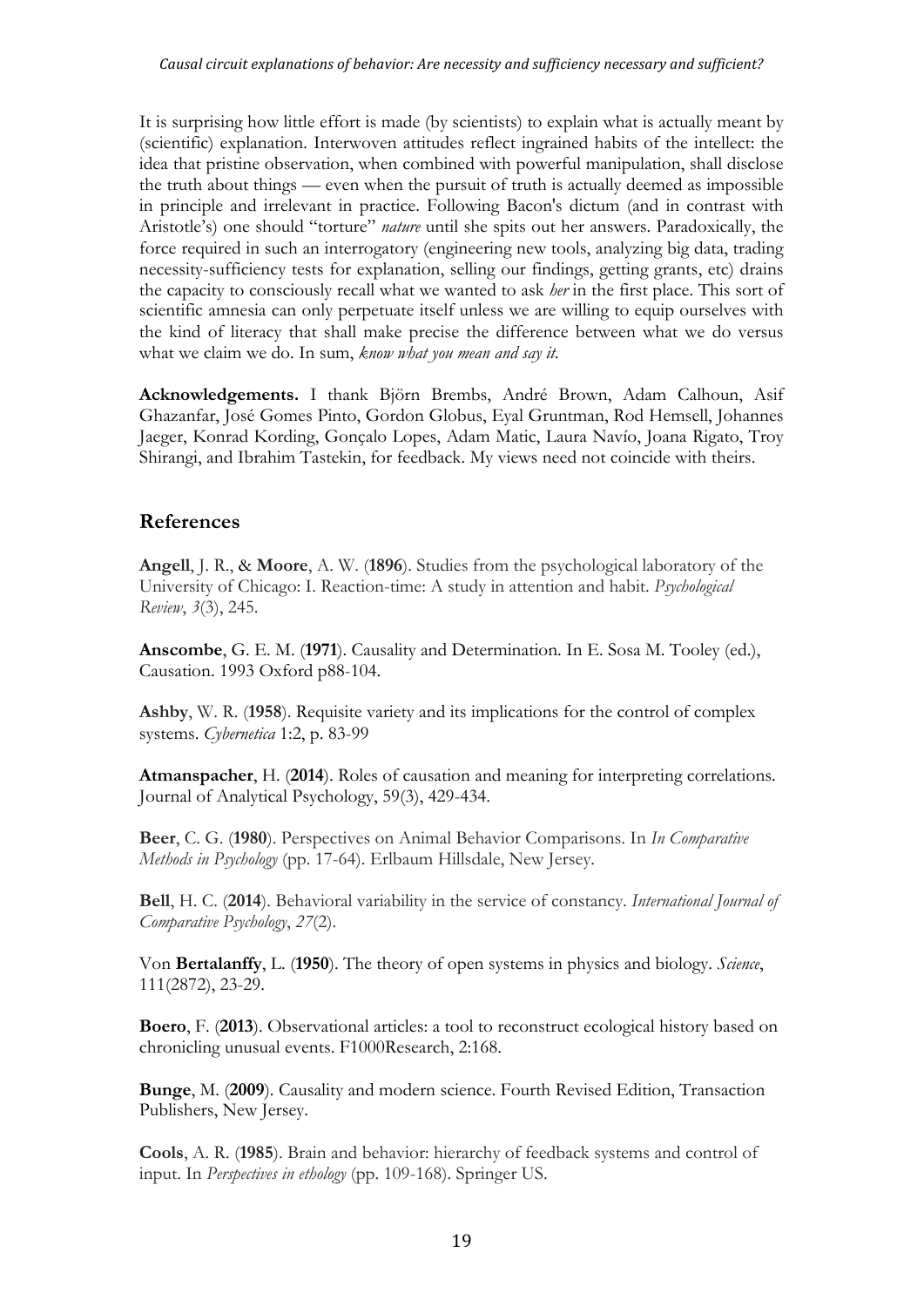**Cziko**, G. A. (**2000**). *The Things We Do: Using the Lessons of Bernard and Darwin to Understand the What, How, and Why of Our Behavior*. The MIT Press.

**Dawkins**, R. (**1976**). Hierarchical organisation: a candidate principle for ethology. In: Growing Points in Ethology (Ed. by P. P. G. Bateson & R. A. Hinde). Cambridge University Press.

**Dewey**, J. (**1896**). The reflex arc concept in psychology. *Psychological review*, *3*(4), 357.

**Dewey**, J. (**1894**). *The study of ethics: A syllabus*. Register Publishing Company.

**Dewey**, J. (**1930**), Conduct and Experience. In: Psychologies of 1930 (Ed. By C. Murchison). The International University Series in Psychology. Worcester, Massachusetts. Clark University Press.

**DiDomenico**, R., & **Eaton**, R. C. (**1988**). Seven principles for command and the neural causation of behavior. *Brain, behavior and evolution*, *31*(3), 125-140.

**Ellis**, G. F. (**2011**). Top-down causation and emergence: some comments on mechanisms. *Interface Focus*, rsfs.2011.0062.

**Eaton**, R. C., & **DiDomenico**, R. (**1985**). Command and the Neural Causation of Behavior: A Theoretical Analysis of the Necessity and Sufficiency Paradigm; pp. 149– 164. *Brain, behavior and evolution*, *27*(2-4), 149-164.

**Forscher**, B. K. (**1963**). Chaos in the brickyard. Science, 142(3590), 339.

**Goldstein**, K. (**1934**). The Organism, New York: Zone Books

**Gomez-Marin**, A., & **Mainen**, Z. F. (**2016**). Expanding perspectives on cognition in humans, animals, and machines. *Current opinion in neurobiology*, *37*, 85-91.

**Hogan**, R. (**2001**). Wittgenstein was right. *Psychological Inquiry*, Vol 12(1) 27.

**James**, W. (**1890**). The principles of psychology. 1950 New York: Dover.

**Jankélévitch**, V. (**2015**). *Henri Bergson*. Duke University Press.

**Jonas**, E., & **Kording**, K. (**2016**). Could a neuroscientist understand a microprocessor? bioRxiv 10.1101/055624.

**Karmon**, A., & **Pilpel**, Y. (**2016**). Biological causal links on physiological and evolutionary time scales. *Elife*, *5*, e14424.

**Kortmulder**, K. (**1998**). Play and evolution: Second thoughts on the behavior of animals. International Books, The Netherlands.

**Lazebnik**, Y. (**2002**). Can a biologist fix a radio?—Or, what I learned while studying apoptosis. *Cancer cell*, *2*(3), 179-182.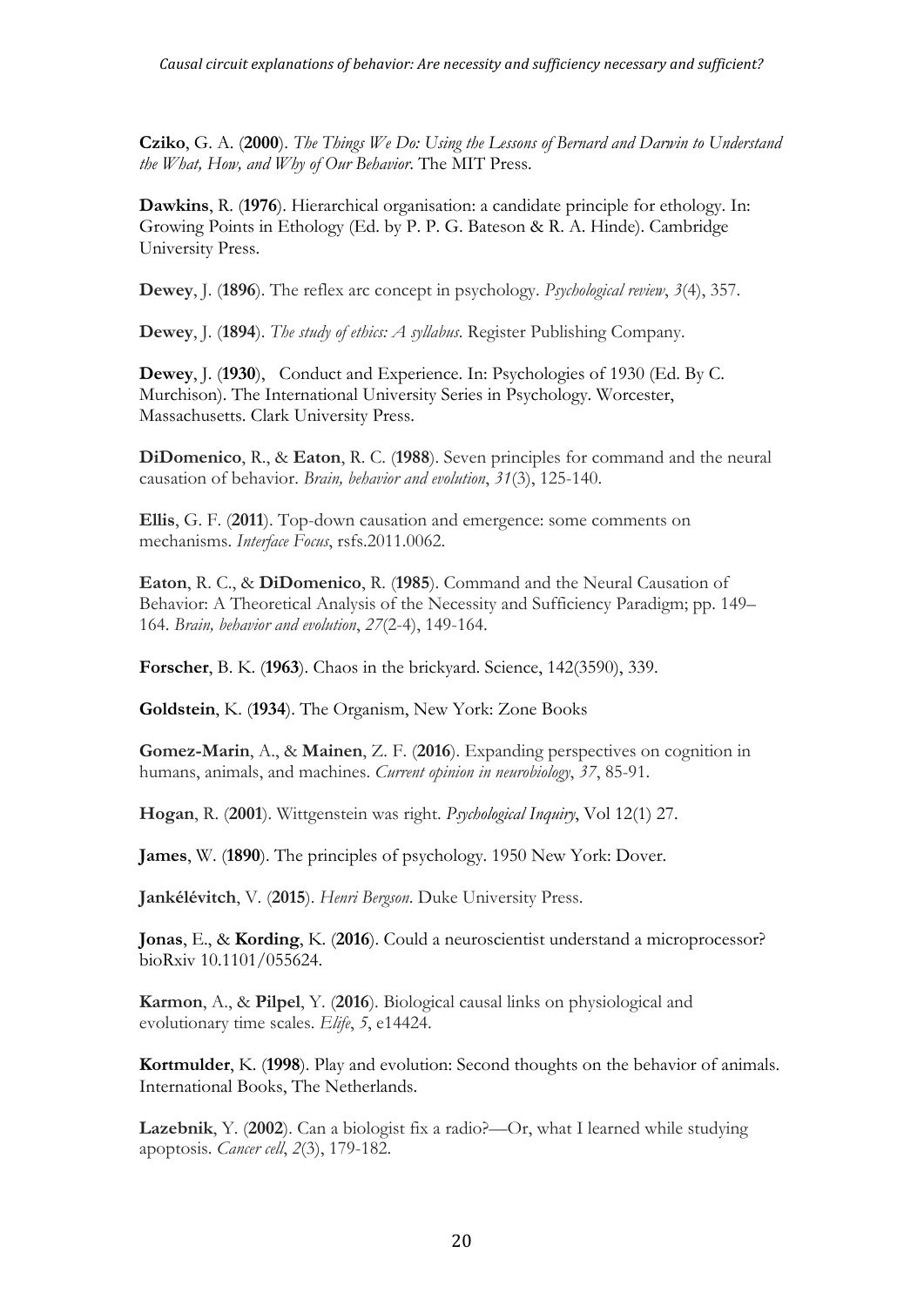**Machamer**, P. (**2004**). Activities and causation: The metaphysics and epistemology of mechanisms. *International Studies in the Philosophy of Science*, *18*(1), 27-39.

**Machamer**, P., **Darden**, L., & **Craver**, C. F. (**2000**). Thinking about mechanisms. *Philosophy of science*, 67 (1):1-25.

**Marken**, R. S. (**2001**). Controlled variables: Psychology as the center fielder views it. *The American journal of psychology*, *114*(2), 259.

**Maturana**, H. R. (**1995**). Biology of self-consciousness. In *Consciousness: Distinction and reflection* (pp. 145-175). Bibliopolis.

**Medawar**, P. B. (**1978**). Is the scientific paper fraudulent? Yes; it misrepresents scientific thought. Science in Books SR/August 1:42-43.

**Merleau-Ponty**, M. (**1942**). The Structure of Behavior. trans. by A. Fischer. Boston 1963, Beacon Press.

**Nagel**, E. (**1965**). Types of causal explanation in science. In *Cause and Effect*, ed. Daniel Lerner. The Free Press, New York.

**Noë**, A. (**2004**). *Action in perception*. MIT press.

**Overton**, W. F. (**2006**). Developmental psychology: Philosophy, concepts, methodology. In *Handbook of child psychology*, Vol 1. ed. Richard M. Lerner. John Wiley & Sons, Inc. New Jersey.

**Polanyi**, M. (**1962**). The republic of science: Its political and economic theory. *Minerva* 1:54-74.

**Powers**, W. T. (**1973**). *Behavior: The control of perception*. Chicago: Aldine.

**Powers**, W. T. (**1998**). About Stimulus Response Theory and Perceptual Control Theory". Post to the Control Systems Group Network.

**Rosenblueth**, A., **Wiener**, N., & **Bigelow**, J. (**1943**). Behavior, purpose and teleology. *Philosophy of science*, 10(1), 18-24.

**Russell**, B. (**1913**). On the notion of cause. *Proceedings of the Aristotelian Society*, New Series, Vol. 13, pp. 1-26.

**The Edwin Smith Surgical Papyrus** (**1930**). By James H. Breasted. Chicago: University of Chicago Press.

**Tinbergen**, N. (**1963**). On aims and methods of ethology. Zeitschrift für Tierpsychologie, 20(4), 410-433.

von **Wright**, G. H. (**1971**). Explanation and Understanding. Cornell University Press, *New York*.